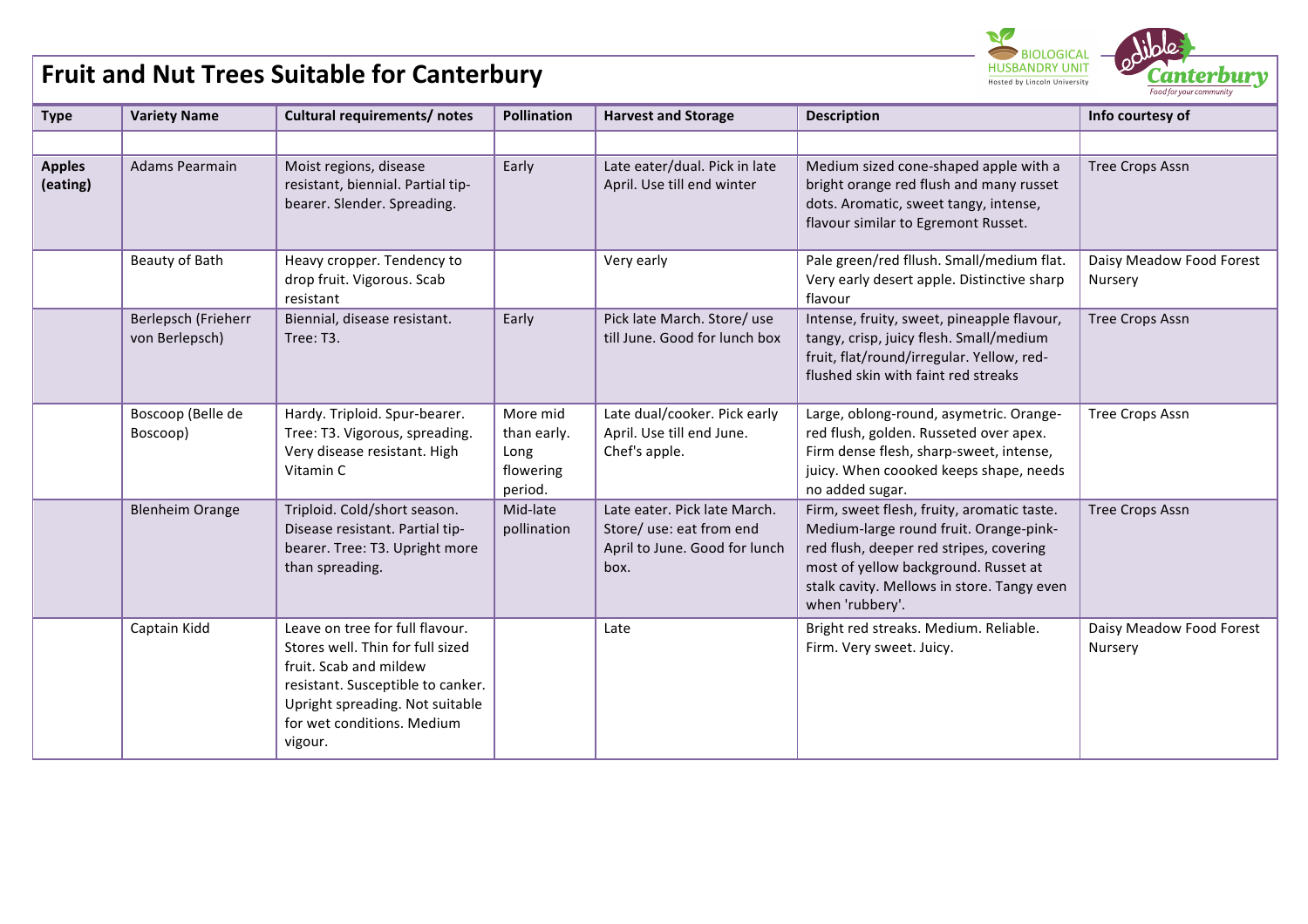| <b>Type</b> | <b>Variety Name</b>                                   | Cultural requirements/ notes                                                                                        | <b>Pollination</b> | <b>Harvest and Storage</b>                                                         | <b>Description</b>                                                                                                                                                                                                                                                          | Info courtesy of                                                                                       |
|-------------|-------------------------------------------------------|---------------------------------------------------------------------------------------------------------------------|--------------------|------------------------------------------------------------------------------------|-----------------------------------------------------------------------------------------------------------------------------------------------------------------------------------------------------------------------------------------------------------------------------|--------------------------------------------------------------------------------------------------------|
|             | Cox's Orange                                          | Upright spreading. Self-fertile.<br>Can crack. Can be quite hard<br>work. Hardy.                                    |                    | Mid/late (March)                                                                   | Green/yellow-orange/red striping.<br>Medium size. Firm, crisp. Sharp, tangy,<br>sweet, aromatic, complex flavour. Eat<br>fresh or for cider.                                                                                                                                | Daisy Meadow Food Forest<br>Nursery; Robbie's Patch                                                    |
|             | Discovery                                             | Hardy, dry regions, disease<br>resistant. Spur-bearer and<br>partial tip-bearer. Upright more<br>than rounded.      | Early-mid          | Early eater. Pick/use early<br>February. Can store for<br>about 3 weeks. Lunch box | Medium, flat-round fluit. Bright scarlet<br>flush over a pale greenish yellow skin<br>speckled with small russet dots.<br>Attractive looking. Creamy white flesh<br>often stained pink under the skin. Crisp<br>and juicy. Very pleasant, sweet, slightly<br>tangy flavour. | <b>Tree Crops Assn</b>                                                                                 |
|             | Dunn's Seedling<br>(Munroe's Favourite/<br>Ohinemuri) | Disease resistant. Vigorous.<br>Upright more than spreading.                                                        | Early-mid          | Late eater. Pick mid April.<br>Store/Use from June to<br>August or September.      | Predominantly yellow skin, partly with<br>pinky-rose flush. Crisp, hard flesh with a<br>sweet sub-acid flavour. Regular, flat-<br>round medium sized shape.                                                                                                                 | <b>Tree Crops Assn</b>                                                                                 |
|             | <b>Egremont Russet</b>                                | Rich, moister soils only. Disease<br>resistant. Wet and frost hardy.<br>Upright growth. Partially self-<br>fertile. |                    | Late March                                                                         | Green/yellow, medium, flat-round.<br>Sweet, aromatic. Distinctive rich nutty<br>flavour. Firm, crisp. Cider apple                                                                                                                                                           | Fruit Tree Heritage Varieties<br>Recommended for<br>Christchurch; Daisy Meadow<br>Food Forest Nursery. |
|             | Epicure                                               |                                                                                                                     |                    | <b>End January</b>                                                                 |                                                                                                                                                                                                                                                                             | Fruit Tree Heritage Varieties<br>Recommended for<br>Christchurch                                       |
|             | Fiesta                                                | Can be prone to blackspot<br>Pendulous.                                                                             | Late               | Pick late March. Use till<br>September.                                            | Medium-sized, oval fruit. Green skin<br>ripening to yellow mostly covered by<br>crimson red flush and streaks. Crisp and<br>juicy white flesh, retains crispness. Keeps<br>well. Good for eating.                                                                           | Tree Crops Assn; Robbie's<br>Patch                                                                     |
|             | Freyberg                                              | Good croper. Dry regions,<br>disease resistant. Spur-bearer.<br>Tree: T1. Self-sterile                              | Mid                | Late eater. Pick start of May.<br>Use from June. Good for<br>lunch box             | Strong, scented, sweet honeyed flavour.<br>Firm, fine textured, juicy flesh. Pale<br>green, gull skin. Ripens to yellow, medium<br>fruit. Slight occ. Orange-brown flsuh on<br>sunny side.                                                                                  | Tree Crops Assn; Daisy<br><b>Meadow Food Forest</b><br>Nursery                                         |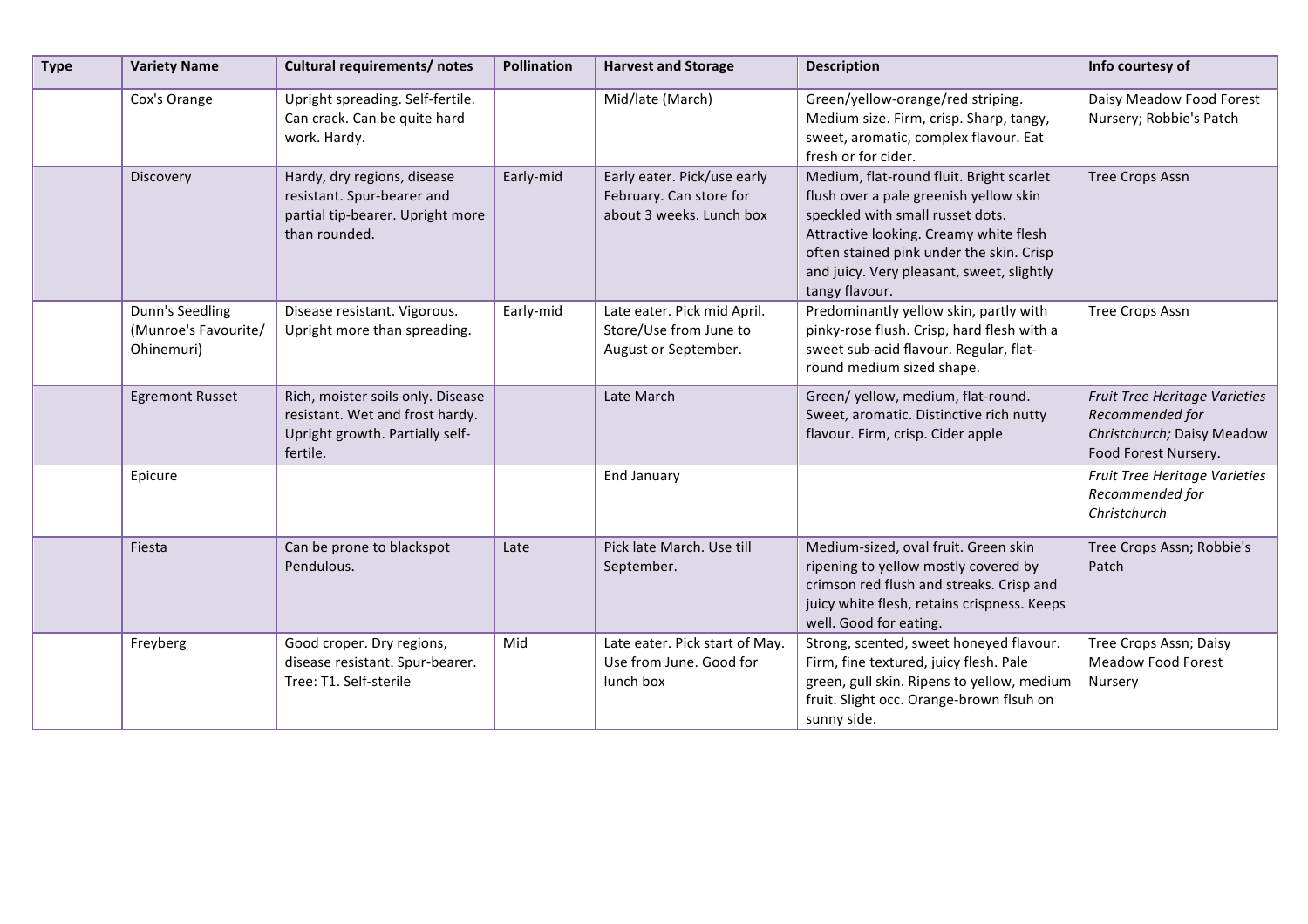| <b>Type</b> | <b>Variety Name</b>              | Cultural requirements/ notes                                                                                                                                | <b>Pollination</b>                               | <b>Harvest and Storage</b>                             | <b>Description</b>                                                                                                                                                                                                                   | Info courtesy of                                                                                                                                    |
|-------------|----------------------------------|-------------------------------------------------------------------------------------------------------------------------------------------------------------|--------------------------------------------------|--------------------------------------------------------|--------------------------------------------------------------------------------------------------------------------------------------------------------------------------------------------------------------------------------------|-----------------------------------------------------------------------------------------------------------------------------------------------------|
|             | Fuji                             | Self-sterile. Has a thin skin so<br>can have problems with bird<br>pecks.                                                                                   |                                                  | Very late                                              | Red. Large, desert/eating. Sweet, crisp.<br>Keeps warm. Perfumed, honey-like<br>flavour.                                                                                                                                             | Daisy Meadow Food Forest<br>Nursery; Robbie's Patch                                                                                                 |
|             | Gala                             | Partially self-fertile. Sheltered<br>site, good drainage. Fairly<br>hardy. Gets blackspot so have<br>to thin it.                                            |                                                  | Mid/late                                               | Large, juicy. Firm. Mellow sweet.                                                                                                                                                                                                    | Daisy Meadow Food Forest<br>Nursery; Robbie's Patch                                                                                                 |
|             | Gewurzluiken (Luike<br>Aromatic) | Frost-hardy flowers. Very<br>disease resistant. Upright more<br>than pendulous. Vigorous tree.                                                              | Late                                             | Late eater. Pick from mid<br>April. Use June-September | Medium to large sized fruit. Oval, regular<br>shape. Skin green-yellow, almost covered<br>wih dark orange-red flush and deeper red<br>stripes, some russet. Firm flesh, greenish-<br>white. Flavour is sweet, sub-acid.<br>Aromatic. | <b>Tree Crops Assn</b>                                                                                                                              |
|             | Gloster                          | Vigorous growth, upright<br>spreading, heavy cropping                                                                                                       |                                                  | Late                                                   | Greenish-yellow/ dull red flesh.<br>Medium/large. Juicy, sweet. Good flavour                                                                                                                                                         | Daisy Meadow Food Forest<br>Nursery                                                                                                                 |
|             | Golden Delicious                 | Moderately vigorous, spreading<br>tree, good cropper, scab and<br>mildew resistant, frost hardy.<br>Warmer climates for ripening.<br>Partially self-fertile |                                                  | Dual eating and cooking.<br>Late harvest               | Golden yellow, medium, crisp, juicy.                                                                                                                                                                                                 | Daisy Meadow Food Forest<br>Nursery                                                                                                                 |
|             | Golden Pippin                    | Moderate vigour. Upright<br>spreading. Self-sterile                                                                                                         |                                                  | Dual eating and cooking.<br>Harvest mid/late.          | Golden, small-medium, crisp, sweet,<br>sharp, fruity flavour. Good for cider                                                                                                                                                         | Daisy Meadow Food Forest<br>Nursery                                                                                                                 |
|             | <b>Granny Smith</b>              | Heavy cropper. Moderate<br>vigour. Best in sheltered site.<br>Susceptible to mildew. Self-<br>fertile                                                       |                                                  | Harvest late                                           | Green. Medium/arge. Crisp, refreshing,<br>tough skin.                                                                                                                                                                                | Daisy Meadow Food Forest<br>Nursery                                                                                                                 |
|             | Graventein (red)                 | Vigorous, reliable. Triploid.<br>Hardy.                                                                                                                     | Early season<br>(end<br>January) dual<br>purpose | Long ripening. Will keep up<br>to two months.          | Juicy, very fruity taste. Sweet, tangy, very<br>refreshing. Green/yellow. Medium/<br>large. Crisp.                                                                                                                                   | Tree Crops Assn; Fruit Tree<br><b>Heritage Varieties</b><br>Recommended for<br>Christchurch, Daisy Meadow<br>Food Forest Nursery;<br>Robbie's Patch |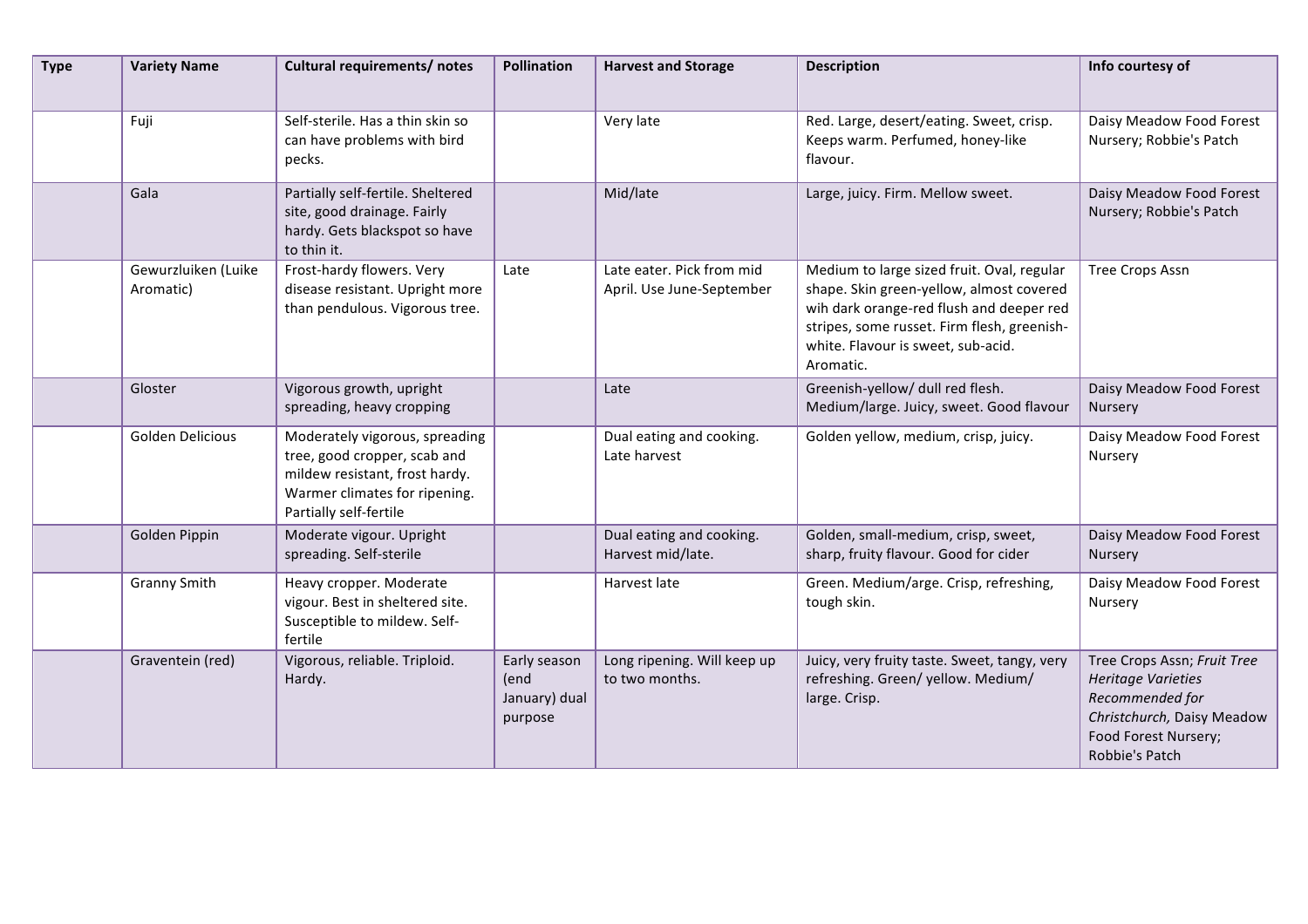| <b>Type</b> | <b>Variety Name</b> | <b>Cultural requirements/ notes</b>                                                                                                                                    | Pollination                                                            | <b>Harvest and Storage</b>                                | <b>Description</b>                                                                                                                                                                                                                                         | Info courtesy of                                                                 |
|-------------|---------------------|------------------------------------------------------------------------------------------------------------------------------------------------------------------------|------------------------------------------------------------------------|-----------------------------------------------------------|------------------------------------------------------------------------------------------------------------------------------------------------------------------------------------------------------------------------------------------------------------|----------------------------------------------------------------------------------|
|             | Hetlina             | Tree grows faster in richer,<br>moisture retentive but well-<br>drained soils. Slower on clay.<br>Very disease resistant. Spur-<br>bearer. Upright more than<br>tulip. | Early more<br>than mid<br>pollination.<br>Long<br>flowering<br>period. | Late eater. Pick late March.<br>Store/ use till end June. | Fruit very heavily flushed deep red over<br>green-yellow skin. Slightly ribbed, round<br>shape. Sweet, fruity, juicy, soft flesh.<br>Goes slightly greasy in store, but stays<br>crisp.                                                                    | <b>Tree Crops Assn</b>                                                           |
|             | Irish Peach         | Vigourous tip bearing tree.<br>Good cropper. Upright<br>spreading. Self-sterile. Does not<br>keep                                                                      |                                                                        | Very early                                                | Green/ pale orange. Small/medium. Red<br>stripe. Crisp, juicy, good balance of sugar<br>and acidity.                                                                                                                                                       | Daisy Meadow Food Forest<br>Nursery                                              |
|             | Kidd's Orange Red   | Dry regions. Very disease<br>resistant. Spur-bearer. Upright<br>more than spreading                                                                                    | Late                                                                   | Late eater. Pick end March.<br>Store/ use till end June   | Round-conical, pointer fruit, completely<br>flushed/ streaked, dull, deep red, some<br>russeting at top. Intense, Cox-like tast,<br>rich and deep.                                                                                                         | <b>Tree Crops Assn</b>                                                           |
|             | Lawfam              | Hardy. Very disease-resistant.<br>Tree: T3. Spur-bearer.                                                                                                               | Mid                                                                    | Pick late March. Use from<br>April-May. Child's lunch box | Very distinctive, small-medium, round,<br>deep purple-red fruit, with bloom. Slight<br>russet in stalk cavity, lenticels noticeable.<br>Sweet, crisp, juicy, viney taste. Fruit<br>attractive to children due to unusual<br>purple colour and sweet taste. | <b>Tree Crops Assn</b>                                                           |
|             | Laxton's Fortune    | Hardy, no blackspot or mildew.<br>Can crack. Medium sized tree.                                                                                                        |                                                                        | Harvest late February                                     | Lovely flavour. Sweet. Juicy.                                                                                                                                                                                                                              | Fruit Tree Heritage Varieties<br>Recommended for<br>Christchurch; Robbie's Patch |
|             | Liberty             | Productive. Mildew and scab<br>resistant. Triploid                                                                                                                     |                                                                        | Late to very late                                         | Yellow-green/ bright dark red. Medium<br>sized. Firm, sweet, sub-acid. Eat fresh or<br>juice.                                                                                                                                                              |                                                                                  |
|             | Lundbytorp          | Useful for wet/dry/short<br>season regions. Very disease<br>resistant. Spur-bearer. Tree: T3.<br>Prefers moister soils                                                 | Early                                                                  | Late eater. Pick April. Use<br>from May to end June.      | Large, round fruit, mostly bright red<br>flushed, over yellow skin. Very sweet,<br>scented, firm, crisp flesh, juicy, tasty rich<br>flavour.                                                                                                               |                                                                                  |
|             |                     |                                                                                                                                                                        |                                                                        |                                                           |                                                                                                                                                                                                                                                            |                                                                                  |
|             |                     |                                                                                                                                                                        |                                                                        |                                                           |                                                                                                                                                                                                                                                            |                                                                                  |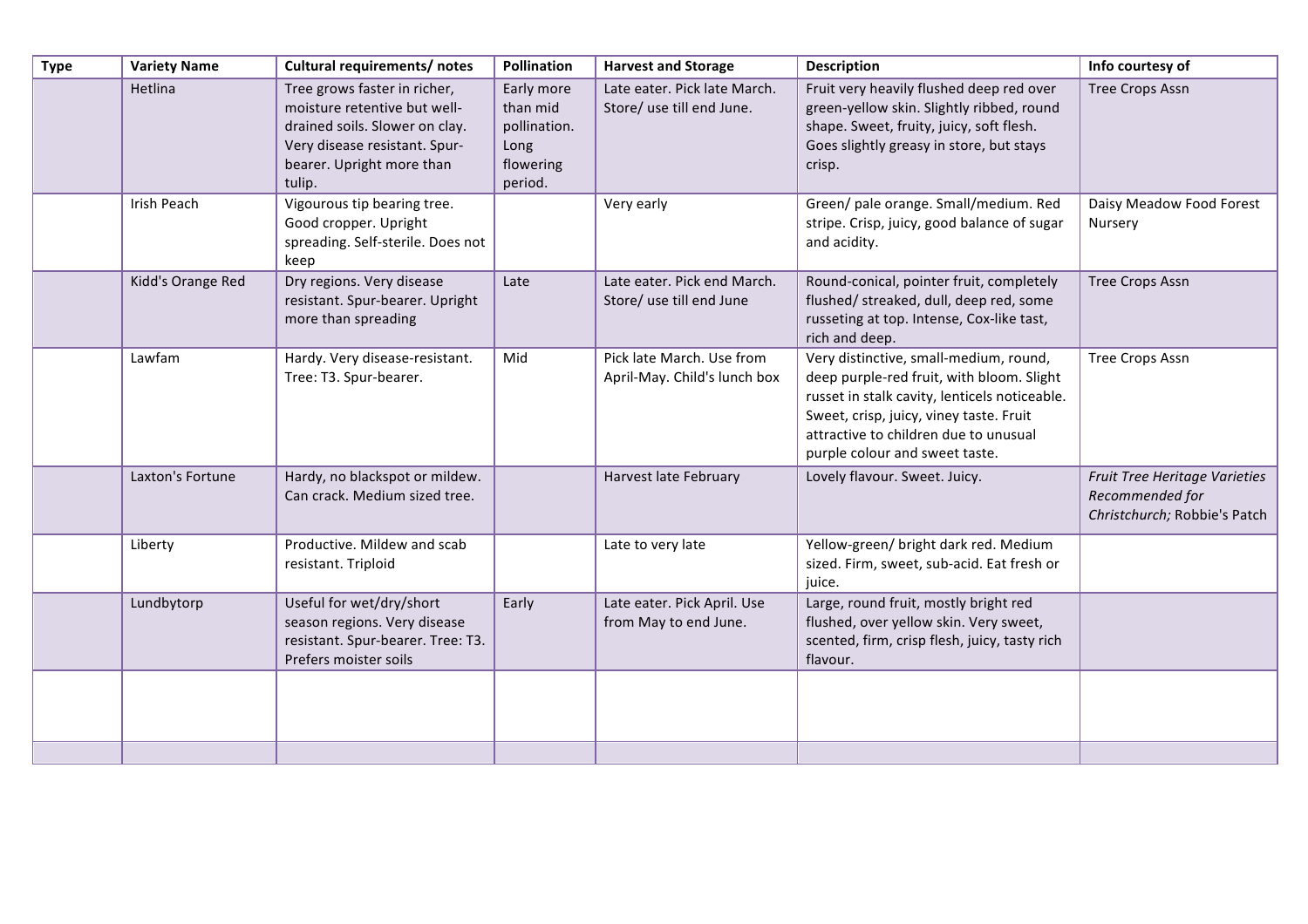| <b>Type</b> | <b>Variety Name</b>     | <b>Cultural requirements/ notes</b>                                                                                                                               | Pollination                                   | <b>Harvest and Storage</b>                                                                                                  | <b>Description</b>                                                                                                                                                                                                                 | Info courtesy of                                                                                                                         |
|-------------|-------------------------|-------------------------------------------------------------------------------------------------------------------------------------------------------------------|-----------------------------------------------|-----------------------------------------------------------------------------------------------------------------------------|------------------------------------------------------------------------------------------------------------------------------------------------------------------------------------------------------------------------------------|------------------------------------------------------------------------------------------------------------------------------------------|
|             | <b>Merton Russet</b>    | Heavy cropper. Disease<br>resistant (but may be<br>susceptible to mildew). Semi-<br>spur-bearer. Tree: T3. Prefers<br>moister soils. Vigourous. Self-<br>sterile. | Early                                         | Late eater. Pick early May.<br>Store/ use from June.<br>(according to Daisy Meadow<br>this is an early picker -<br>January) | Completely covered in cinnamon-gold<br>russet. Round-oval shape. Sweet-sharp.<br>Cox-like taste. Firm, almost yellow flesh.<br>Mellowing by mid-winter. Very intense<br>flavour.                                                   | Tree Crops Assn.; Fruit Tree<br><b>Heritage Varieties</b><br>Recommended for<br>Christchurch; Daisy Meadow<br><b>Food Forest Nursery</b> |
|             | Merton Worcester        | Gets Bitter Pit in drought, so<br>needs lime. Biennial. Disease<br>resistant. Spur-bearer.                                                                        | Early-mid                                     | Pick late Feb/ early Marchl.<br>Use till May. Child's lunch<br>box                                                          | Dark red flush over green-yellow, faint<br>red stripes. Thin skin. Round-conical,<br>medium-small fruit. Soft, juicy, sweet,<br>refreshing flesh. Taste of strawberries.                                                           | Tree Crops Assn; Robbie's<br>Patch                                                                                                       |
|             | Monroes Favourite       | Vigorous tree. Good cropper.                                                                                                                                      |                                               | Dual use. Pick Mid/Late                                                                                                     | Pale yellow. Large, crisp. Hard, sweet, sub<br>acid. Good keeper.                                                                                                                                                                  | Daisy Meadow Food Forest<br>Nursery                                                                                                      |
|             | Northern Spy            | Colder zones. Self-sterile.                                                                                                                                       |                                               | Dual use. Very late.                                                                                                        | Yellow/red. Tasty, juicy. Eating and<br>cooking. Good keeper                                                                                                                                                                       | Daisy Meadow Food Forest<br>Nursery                                                                                                      |
|             | <b>Orleans Reinette</b> | Very disease resistant. Semi-<br>spur-bearer. Vigorous, rounded<br>tree.                                                                                          | Late                                          | Late eater. Pick early/mid<br>April. Use till June.                                                                         | Orange-red flush, red and russset<br>patches, and stripes over dull, gold skin.<br>Intense, aromatic, sweet-sharp taste.<br>Firm, nutty, dense flesh. Flat-<br>round/oblong. Occasionally slightly<br>ribbed. Very intense flavour | <b>Tree Crops Assn</b>                                                                                                                   |
|             | Priscilla               | Vigorous. Very disease<br>resistant. Self-sterile.                                                                                                                |                                               | Mid season.                                                                                                                 | Yello/red. Medium juicy. Sweet. Good<br>eater or for cider.                                                                                                                                                                        | Daisy Meadow Food Forest<br>Nursery                                                                                                      |
|             | Reinette de Thorn       | Dry regions. Very disease<br>resistant. Spur-bearer. Upight<br>more than tulip-shaped crown.<br>Dislikes strong pruning. Crops<br>prolifically                    | Early. Long<br>flowering:<br>about a<br>month | Long ripening: about a<br>month. Late eater/ dual. Pick<br>from end March. Use till end<br>August (or September even).      | Delicious, sweet, rich, fruity and<br>refreshing taste. Medium to large (even<br>very large), pale green-yellow fruit,<br>flushed pale orange, some short red<br>stripes. Broad, round-flat, angular fruit.                        | Tree Crops Assn                                                                                                                          |
|             | Sefton Reinette         |                                                                                                                                                                   | Late                                          | Pick late April, keep and use<br>for three months. Keeps<br>well.                                                           | Tasty, sweet, sub-acid taste. Juicy, crisp<br>flesh.                                                                                                                                                                               | Tree Crops Assn                                                                                                                          |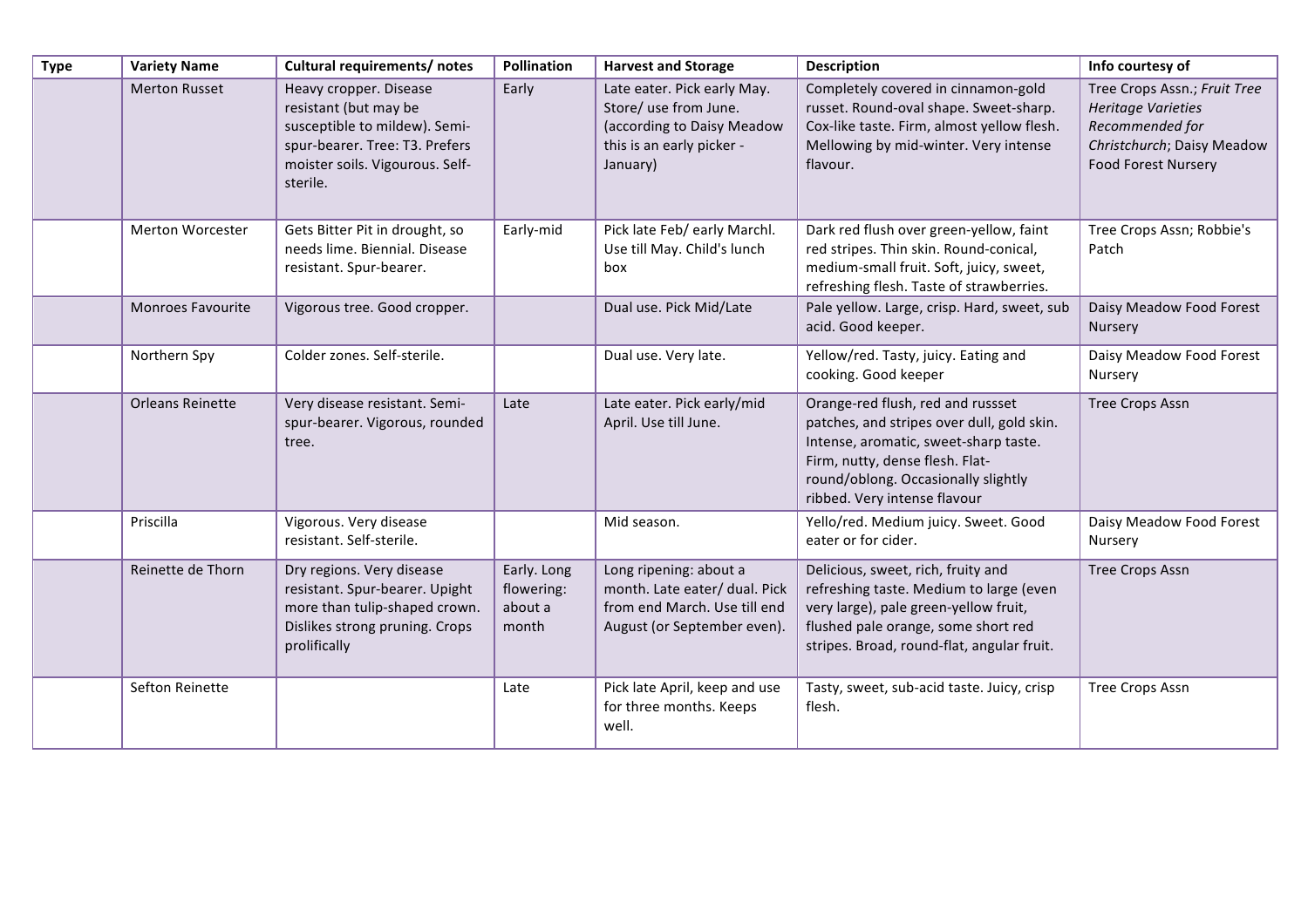| <b>Type</b> | <b>Variety Name</b>   | Cultural requirements/ notes                                                                                                                                                                                                                   | <b>Pollination</b> | <b>Harvest and Storage</b>                                                                                                         | <b>Description</b>                                                                                                                                                                                                                                             | Info courtesy of                                                                                                                        |
|-------------|-----------------------|------------------------------------------------------------------------------------------------------------------------------------------------------------------------------------------------------------------------------------------------|--------------------|------------------------------------------------------------------------------------------------------------------------------------|----------------------------------------------------------------------------------------------------------------------------------------------------------------------------------------------------------------------------------------------------------------|-----------------------------------------------------------------------------------------------------------------------------------------|
|             | Stayman               | Self-sterile. Triploid.                                                                                                                                                                                                                        |                    | Late                                                                                                                               | Greenish/yellow/deep red blush.<br>Medium-large. Firm. Aromatic. Excellent<br>addition to cider                                                                                                                                                                | Daisy Meadow Food Forest<br>Nursery                                                                                                     |
|             | Sturmer               | Doesn't have to be thinned.<br>Resistant to everything.                                                                                                                                                                                        |                    | Harvest May.                                                                                                                       | Stores well.                                                                                                                                                                                                                                                   |                                                                                                                                         |
|             | <b>Sturmer Pippin</b> | Prone to canker in wet regions.<br>Requires long season in dry<br>regions. Spur-bearer. Upright,<br>compact. Prefers sheltered site<br>and good site. Upright<br>spreading. Partially self-fertile.<br>Better production with a<br>pollinator. | Mid                | Very late eater. Pick from<br>mid-June. Store/use from<br>July to September.<br>(March/April picking<br>according to Daisy Meadow) | Dense-fleshed apple. Juicy, rich, aromatic<br>flavour, slightly sub-acid. Green-yellow,<br>dull skin. Medium, oval fruit, occasionally<br>slight brown flush. Very late ripening:<br>ripens on tree till mid June. Very intense<br>flavour. High in Vitamin C. | Tree Crops Assn; Fruit Tree<br><b>Heritage Varieties</b><br>Recommended for<br>Christchurch; Daisy Meadow<br><b>Food Forest Nursery</b> |
|             | Sunset                | Dry regions. Very disease<br>resistant. Spur-bearer. Needs<br>thinning. Small tree.                                                                                                                                                            | Mid                | Pick March. Child's lunch<br>box.                                                                                                  | Strong Cox taste. Small/ medium, flat.<br>Yellow-green, orange flush and orange-<br>striped. Soft skinned, and soft flesh.                                                                                                                                     | Tree Crops Assn; Robbie's<br>Patch                                                                                                      |
|             | Suntan                | Triploid. Disease resistant.<br>Spur-bearer. Tree: T3.<br>Spreading                                                                                                                                                                            | Very late          | Very late eater. Pick<br>beginning May. Store/use<br>from start June.                                                              | Medium/large apple. Regular flat-round<br>shape. Flushed orange-red, russet<br>patches. Deep cream flesh. Aromatic,<br>intense taste. Keeps very well                                                                                                          | <b>Tree Crops Assn</b>                                                                                                                  |
|             | Surprise              | Hardy. Vigorous. Blackspot and<br>mildew resistant. Self-sterile.                                                                                                                                                                              |                    | Mid season.                                                                                                                        | Large, lemon yellow. Juicy, sweet.<br>(assume eater but not specified)                                                                                                                                                                                         | Daisy Meadow Food Forest<br>Nursery                                                                                                     |
|             | Telstar               | Dry regions. Disease resistant.<br>Spur-bearer. Heavy cropper.                                                                                                                                                                                 | Mid                | Pick early April. Use till late<br>May. Child's lunch box. (Mid<br>season according to Daisy<br>Meadow)                            | Firm flesh, with juicy, sweet, pear-like<br>taste. Regular, round green-yellow skin,<br>with symmetrical radiating red stripes<br>from stalk cavity. Becomes yellow, striped<br>red, when stored.                                                              | Tree Crops Assn; Daisy<br><b>Meadow Food Forest</b><br>Nursery                                                                          |
|             |                       |                                                                                                                                                                                                                                                |                    |                                                                                                                                    |                                                                                                                                                                                                                                                                |                                                                                                                                         |
|             |                       |                                                                                                                                                                                                                                                |                    |                                                                                                                                    |                                                                                                                                                                                                                                                                |                                                                                                                                         |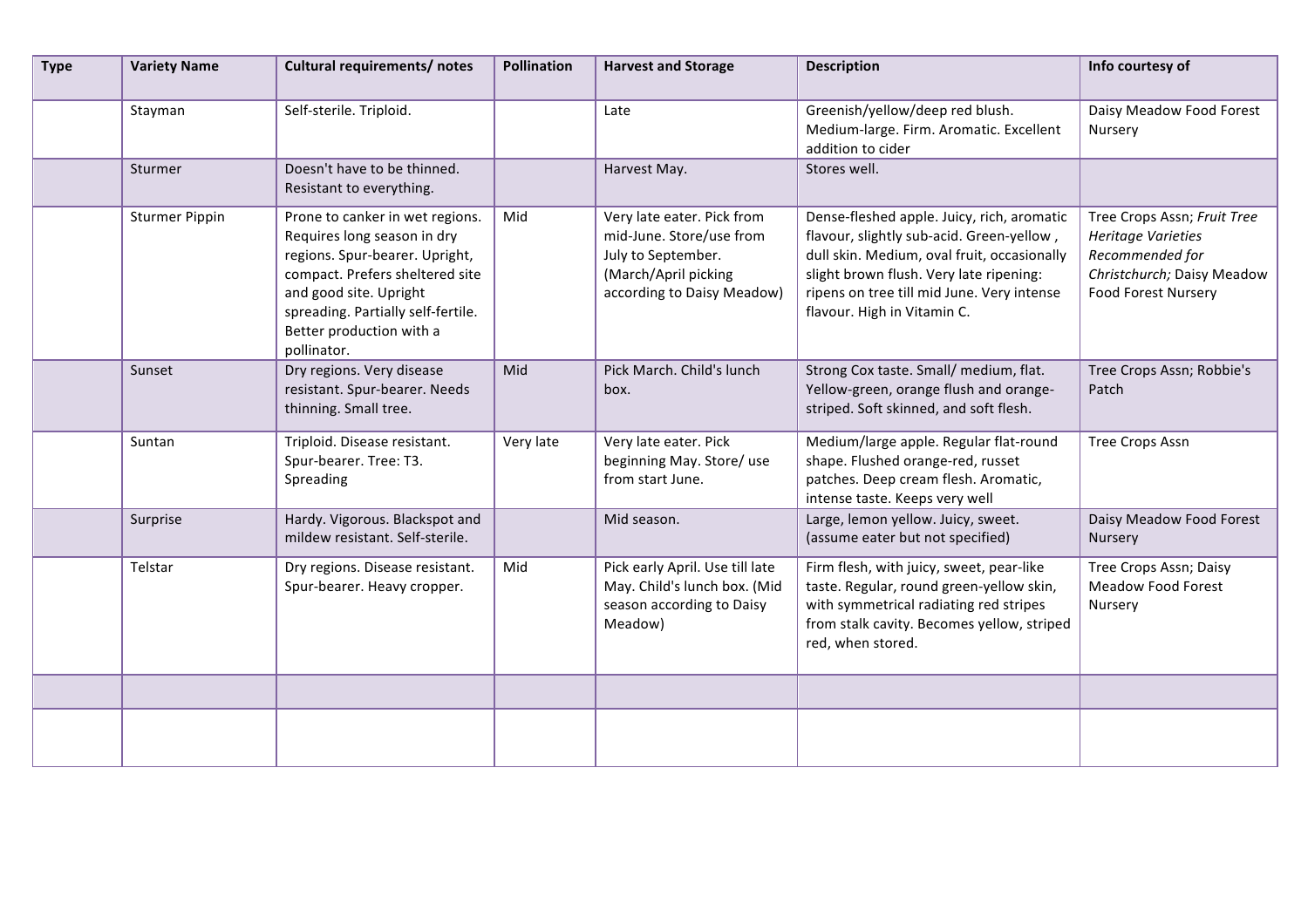| <b>Type</b>                | <b>Variety Name</b>       | Cultural requirements/ notes                                                                                                                         | <b>Pollination</b> | <b>Harvest and Storage</b>                                                       | <b>Description</b>                                                                                                                                                                                                                                                                                                                                                                          | Info courtesy of                                                 |
|----------------------------|---------------------------|------------------------------------------------------------------------------------------------------------------------------------------------------|--------------------|----------------------------------------------------------------------------------|---------------------------------------------------------------------------------------------------------------------------------------------------------------------------------------------------------------------------------------------------------------------------------------------------------------------------------------------------------------------------------------------|------------------------------------------------------------------|
|                            | Tydeman's Late<br>Orange  | Heavy cropper. Needs thinning.<br>Hardy. Very disease resistant.<br>Spur-bearer. Tree: T3.<br>Vigorous, Whippy growth,<br>requiring careful pruning. | Late               | Late eater. Pick mid May.<br>Store/ use June to mid July.                        | Small to medium sized, round-conical<br>fruit. Purplish red flush and stripes over<br>greenish yellow skin. Fine russet netting.<br>Creamy yellow, dense, crisp, juicy flesh.<br>Intense aromatic Cox-like flavour, but<br>later season. Initial sharpness. Mellows in<br>storage; the fruit best stored in plastic<br>bags. High in anti-oxidants. Very intense<br>flavour. Good for cider | Tree Crops Assn; Daisy<br><b>Meadow Food Forest</b><br>Nursery   |
|                            | Winston                   |                                                                                                                                                      |                    | Late April. Store till July                                                      |                                                                                                                                                                                                                                                                                                                                                                                             | <b>Tree Crops Assn</b>                                           |
|                            | Winter Banana             | Excellent pollinator. Self-sterile.                                                                                                                  |                    | April/May                                                                        | Yellow-rose. Medium/large. Crisp, tangy,<br>juicy, aromatic.                                                                                                                                                                                                                                                                                                                                | Daisy Meadow Food Forest<br>Nursery                              |
| <b>Apples</b><br>(cooking) | Alexander                 |                                                                                                                                                      |                    | Pick February                                                                    |                                                                                                                                                                                                                                                                                                                                                                                             | <b>Tree Crops Assn</b>                                           |
|                            | Annie Elizabeth           |                                                                                                                                                      |                    | Pick March                                                                       |                                                                                                                                                                                                                                                                                                                                                                                             | Fruit Tree Heritage Varieties<br>Recommended for<br>Christchurch |
|                            | Antonovka                 |                                                                                                                                                      |                    | <b>Pick March</b>                                                                |                                                                                                                                                                                                                                                                                                                                                                                             | Fruit Tree Heritage Varieties<br>Recommended for<br>Christchurch |
|                            | <b>Ballarat</b>           | Heavy cropper. Very disease<br>resistant. Spur-bearer. Upright.<br>Frost tolerant.                                                                   | Early              | Late cooker. Pick mid-May<br>(or earlier, March/April).<br>Use June to September | Green, round, orange-red flush on sunny<br>side. Hard, sharp, juicy flesh. Stays crisp.                                                                                                                                                                                                                                                                                                     | Fruit Tree Heritage Varieties<br>Recommended for<br>Christchurch |
|                            | <b>Bramley's Seedling</b> | Havy cropping, vigorous,<br>biennial tendency, upright<br>spreading. Mildew/ canker<br>resistant. Susceptible to scab.<br>Triploid. Frost hardy.     |                    | Late (Apri/ May)                                                                 | Greenish yellow, large, firm, juicy, rich<br>sharp acidity, tart. Best English cooker.<br>Good for cider.                                                                                                                                                                                                                                                                                   | Fruit Tree Heritage Varieties<br>Recommended for<br>Christchurch |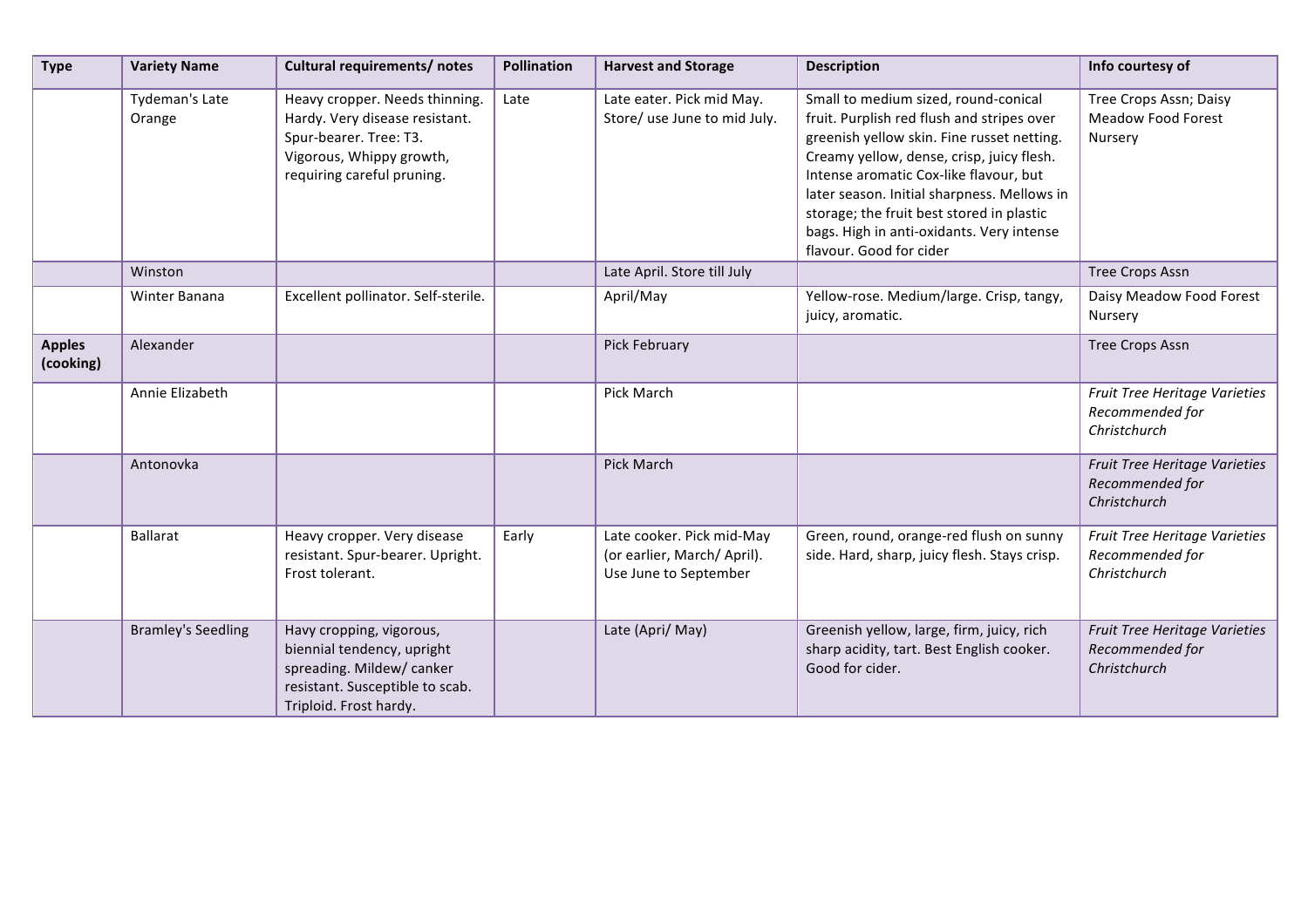| <b>Type</b> | <b>Variety Name</b>                       | Cultural requirements/ notes                                                                                                  | Pollination | <b>Harvest and Storage</b>                                          | <b>Description</b>                                                                                                                                                                                                                                                                                                                                            | Info courtesy of                                                                                             |
|-------------|-------------------------------------------|-------------------------------------------------------------------------------------------------------------------------------|-------------|---------------------------------------------------------------------|---------------------------------------------------------------------------------------------------------------------------------------------------------------------------------------------------------------------------------------------------------------------------------------------------------------------------------------------------------------|--------------------------------------------------------------------------------------------------------------|
|             | Calville Blanc<br>(d'hiver)               | Small, spreading tree, scab<br>resistant. Best in warm<br>location. Self-sterile.                                             |             | Mid-late                                                            | Pale yellow/ green. Desert apple.<br>Medium/ sweet sharp flavour. Cooker,<br>aromatic. High in Vitamin C.                                                                                                                                                                                                                                                     | Tree Crops Assn, Daisy<br><b>Meadow Food Forest</b><br>Nursery                                               |
|             | Reinette du Canada<br>(Canadian Reinette) | Triploid. Wet and dry regions.<br>Very disease resistant. Tree: T3.<br>Vigorous, spreading.                                   | Late        | Dual use. Pick late April. Use<br>May to September. Chef's<br>apple | Greenish-yellow, dry skn. Occasional<br>russet netting. Large, medium conical to<br>oblong, trace of ribs. Flat sides. Five<br>crowned. Occasional slight flush. Lenticels<br>conspicuous as star-shaped grey dots.<br>Cooked unripe it keeps its shape or stiff<br>puree. Sweet, rich taste. By June:<br>sweeter, with crumbling flesh with full<br>flavour. | Tree Crops Assn                                                                                              |
|             | Fairbelle                                 | Self-sterile                                                                                                                  |             | Late (May)                                                          | Green/red. Very large. Tangy. Lovely<br>cooked flavour.                                                                                                                                                                                                                                                                                                       | Daisy Meadow Food Forest<br>Nursery                                                                          |
|             | Gooseberry (Pippin)                       | Great vigour, spreading, good<br>cropper.                                                                                     |             | Picking mid-late                                                    | Yellow/green. Medium/large. Tender,<br>sub-acid, astringent, sharp tasting.                                                                                                                                                                                                                                                                                   | Tree Crops Assn                                                                                              |
|             | Kentish Fillabasket                       | Heavy cropper. Very disease<br>resistant. Spur-bearer. Upright<br>more than spreading. May<br>become biennial if not thinned. | Early       | Pick mid April. Use eill mid<br>July                                | Large, flattened, asymetric fruit. Green-<br>yellow, flushed red. Russet in cavity.<br>Strong fruit taste when cooked, needing<br>little sugar added.                                                                                                                                                                                                         | Daisy Meadow Food Forest<br>Nursery                                                                          |
|             | Lobo                                      | Heavy cropper. Very disease<br>resistant. Spur-bearer.<br>Moderate vigour. Upright<br>spreading. Self-sterile.                | Early       | Dual use. Pick end March.<br>Use till end April.                    | Bright red, flattened round largish fruit.<br>Extremely juicy, soft flesh. Mild viney<br>taste with a hint of strawberry if fruit is<br>picked tree-ripened. Cooks to a froth                                                                                                                                                                                 | Fruit Tree Heritage Varieties<br>Recommended for<br>Christchurch; Daisy Meadow<br><b>Food Forest Nursery</b> |
|             | Lord Nelson                               | Heavy cropper. Disease<br>resistant. Pendulous growth                                                                         | Early       | Early cooker. Pick late<br>January. Use by mid<br>February.         | Very large, angular green-yellow fruit,<br>part flushed red. Soft skin. Cooks to a<br>mild, tangy froth. Good for sauce.                                                                                                                                                                                                                                      | <b>Tree Crops Assn</b>                                                                                       |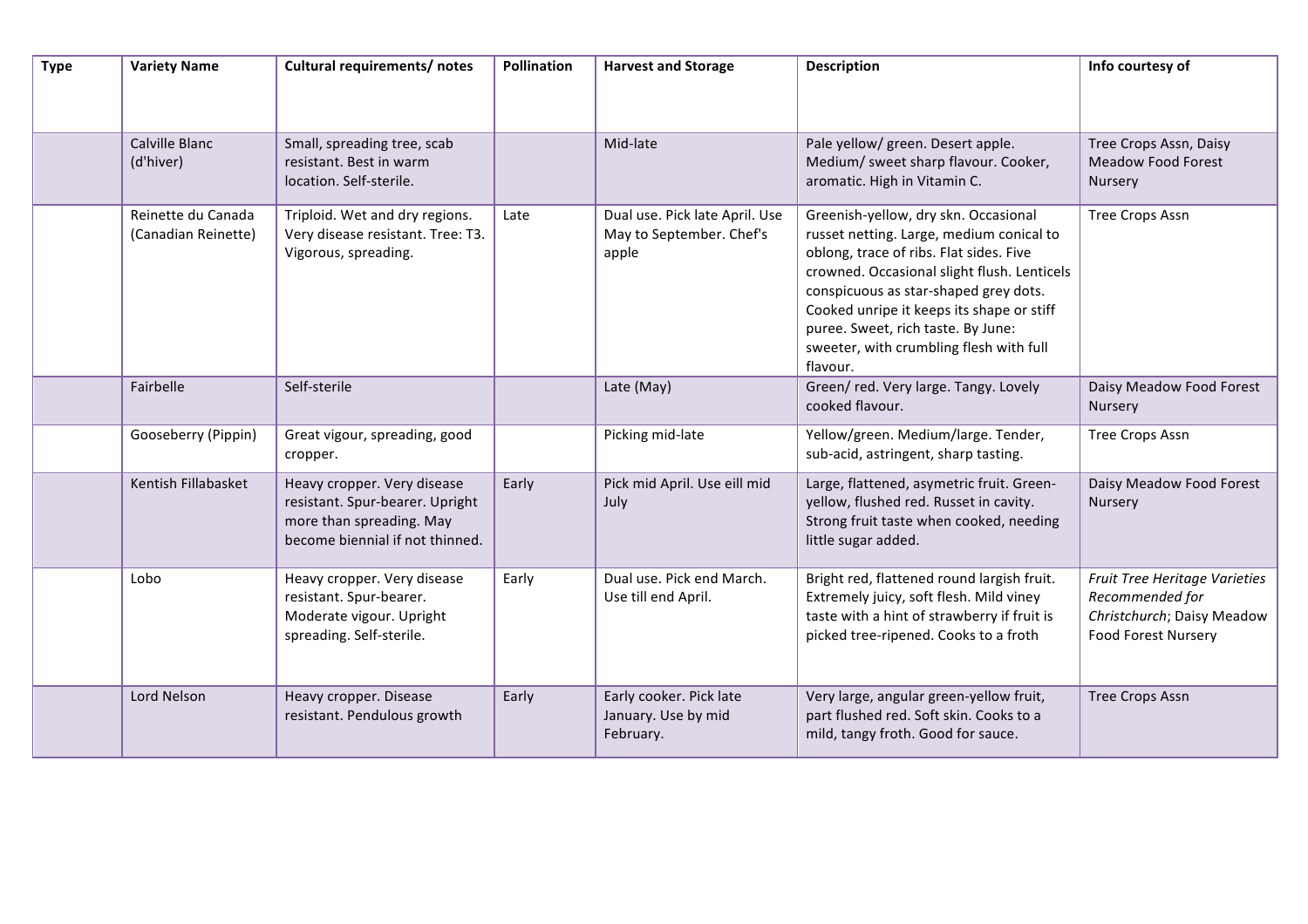| <b>Type</b> | <b>Variety Name</b> | Cultural requirements/ notes                                                                                                              | Pollination | <b>Harvest and Storage</b>                                          | <b>Description</b>                                                                                                                                                                                                                                                                           | Info courtesy of                                               |
|-------------|---------------------|-------------------------------------------------------------------------------------------------------------------------------------------|-------------|---------------------------------------------------------------------|----------------------------------------------------------------------------------------------------------------------------------------------------------------------------------------------------------------------------------------------------------------------------------------------|----------------------------------------------------------------|
|             | Lord Suffield       | Spur-bearer                                                                                                                               | Very early. | Early cooker. Pick mid<br>February. Use till end March.             | Pale green turning yellow, prominent<br>white lenticels, smooth skin. Codlin type<br>apple: medium/ large conical, irregular,<br>tapering to apex, slightly ribbed, flat<br>sided. Cooks to a sharp froth.                                                                                   | <b>Tree Crops Assn</b>                                         |
|             | Lord Wolseley       | Undemanding variety. Disease<br>resistant. Spur-bearer. Self-<br>fertile. Very vigorous. Triploid.<br>Good cropper. Upright<br>spreading. | Late        | Late cooker. Pick mid April.<br>Store/ use May to October           | Pale greenish white/pale yellow,<br>sometimes mottled with pale apricot, a<br>few orange stripes, lenticels and purplish<br>dots. Becomes greasy. Medium/large,<br>flat-round. Cooks to sharp, strongly<br>flavoured cream puree. Splendid baked.<br>Keeps acidity and flavour until spring. | Tree Crops Assn; Daisy<br><b>Meadow Food Forest</b><br>Nursery |
|             | Mayflower           |                                                                                                                                           |             | Very leate cooker. Pick late<br>April. Store/ use till<br>September | Large, angular fruit, shiny green skin<br>ripening to yellow. Tart, mild taste. Keeps<br>very well.                                                                                                                                                                                          | <b>Tree Crops Assn</b>                                         |
|             | Mobb's Royal        | Resistant                                                                                                                                 |             |                                                                     | Pale green. Large cooker. Firm. Acid.<br>Keeper.                                                                                                                                                                                                                                             | Daisy Meadow Food Forest<br>Nursery                            |
|             | Mt Cook             | High altitudes. Disease<br>resistant. Spur-bearer.                                                                                        |             | Early cooker. Pick end<br>February. Use till end March              | Very large, green, slightly red-flushed<br>fruit. Angular, flat-sidded/ribbed.<br>Russeted cavity.                                                                                                                                                                                           | <b>Tree Crops Assn</b>                                         |
|             | Monty's Surprise    | Cold/ wet regions. Very disease<br>resistant. Vigorous.                                                                                   |             | Dual use. Pick end March.<br>Use/ store till end June.              | Large, greemn, flushed red, conical fruit.<br>Mild sharp, sub-acid taste, mellowing to<br>sweet. High in anti oxidants. Keeps very<br>well till mid winter.                                                                                                                                  | <b>Tree Crops Assn</b>                                         |
|             | Peasgood Nonsuch    | Good cropper. Frost hardy.<br>Very disease resistant. Tree: T3.<br>Spreading. Partially self-fertile.                                     | Early-mid   | Dual use. Pick mid March.<br>Use March to June                      | Very large, round/flat regular shape. Pale<br>green becoming yellow; with orange red<br>flush, broad stripes, some reusset<br>patches. Conspicuous russet lenticels.<br>Cooks to sweet, delicately flavoured<br>puree. Brisk, juicy when eaten fresh.                                        | Tree Crops Assn; Daidy<br>Meadow Food Forest<br>Nursery        |
|             | Summer Stibbert     | Resistant                                                                                                                                 |             | Mid season.                                                         | Yellow-white/Bright crimson. Medium.<br>Tender. Mildly acid cooker.                                                                                                                                                                                                                          | Daisy Meadow Food Forest<br>Nursery                            |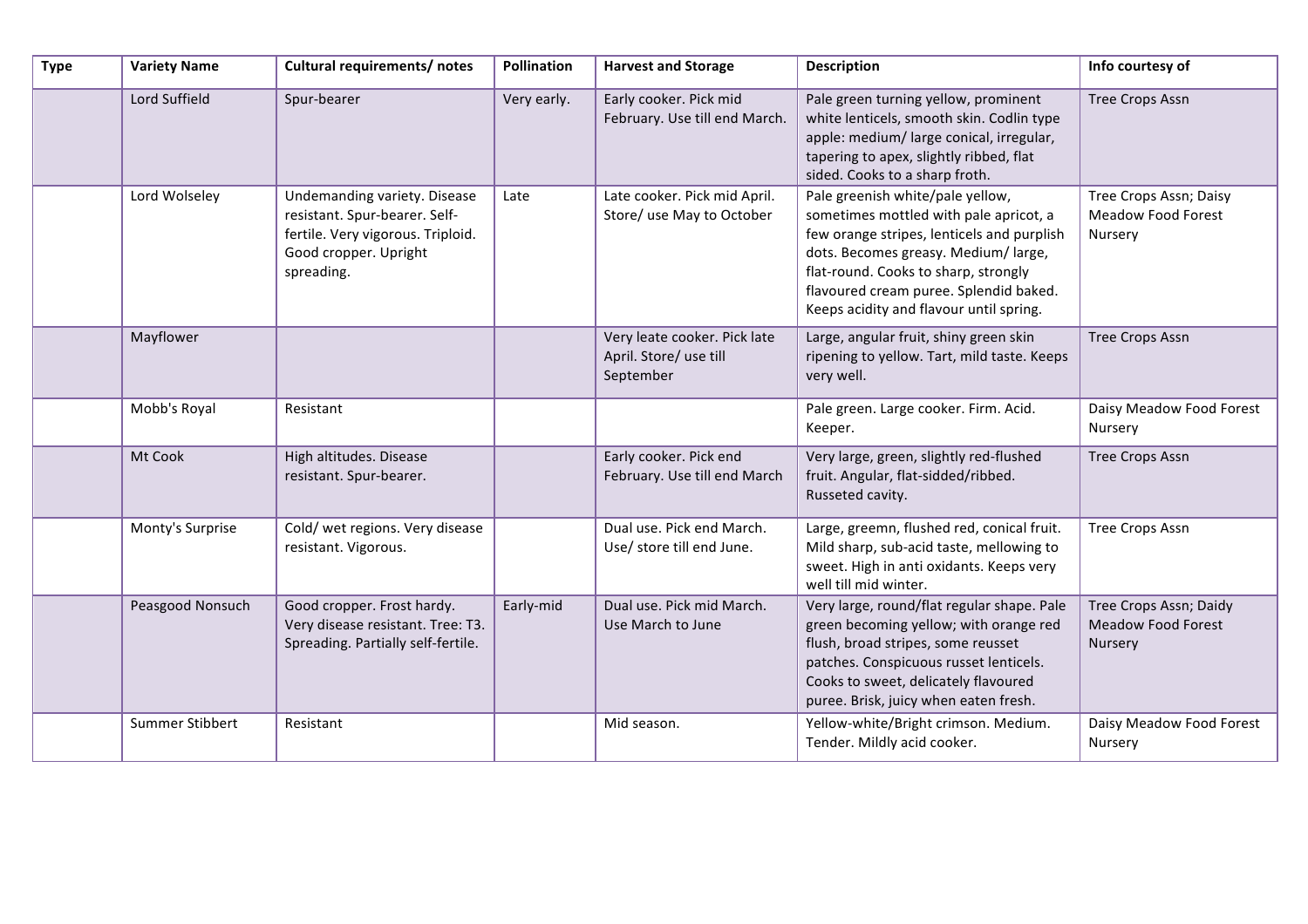| <b>Type</b>              | <b>Variety Name</b>         | Cultural requirements/ notes                                                                                         | <b>Pollination</b> | <b>Harvest and Storage</b>                         | <b>Description</b>                                                                                                                                                                       | Info courtesy of                    |
|--------------------------|-----------------------------|----------------------------------------------------------------------------------------------------------------------|--------------------|----------------------------------------------------|------------------------------------------------------------------------------------------------------------------------------------------------------------------------------------------|-------------------------------------|
|                          | Takapuna Russet             |                                                                                                                      |                    | Late                                               | Russeted bronze/green skin. Large,<br>slightly sharp flavour.                                                                                                                            | Daisy Meadow Food Forest<br>Nursery |
|                          | Transparente de<br>Croncels | Biennial. Fruit bruises easily.<br>Tree: T3. Spreading.                                                              | Early              | Early dual. Pick mid March.<br>Use till end April. | Pale yellow skin, occasionally with part,<br>slight brownish-red flush. Cooked: slices<br>keep shape: bright yellow with intense,<br>rich, sweet-sharp taste. Later used as an<br>eater. | <b>Tree Crops Assn</b>              |
| <b>Apples</b><br>(cider) | <b>Brown's Eater</b>        |                                                                                                                      |                    | February/March                                     | Bright green/light red stripe. Flat shaped.<br>Tart flavour.                                                                                                                             | Daisy Meadow Food Forest<br>Nursery |
|                          | Broxwood Foxwhelp           | Moderate tree vigour. Upright<br>spreading.                                                                          |                    | February                                           | Brilliant red. Small/medium. Slightly flat.<br>Sharp flavour. Produces a bittersharp<br>cider.                                                                                           | Daisy Meadow Food Forest<br>Nursery |
|                          | Chisel Jersey               | Vigorous upright growth. Self-<br>sterile                                                                            |                    | Very late                                          | Flushed. Medium size. Full bittersweet.<br>Tannic juice. Blended, makes a very good<br>cider                                                                                             | Daisy Meadow Food Forest<br>Nursery |
|                          | <b>Kingston Black</b>       | Slightly susceptible to canker<br>and scab. Upright spreading.<br>Best in sheltered site. Partially<br>self fertile. |                    | Very late                                          | Medium sized. Dark maroon fruit.<br>Bittersharp flavour. Produces full bodied<br>vintage quality cider.                                                                                  | Daisy Meadow Food Forest<br>Nursery |
|                          | Mother in Law               | Best in sheltered and well<br>drained site.                                                                          |                    | Mid season.                                        | Sharp flavour.                                                                                                                                                                           | Daisy Meadow Food Forest<br>Nursery |
|                          | Rosa du Perche              | Prefers sheltered and well<br>drained site.                                                                          |                    | Mid season.                                        | Green/ dull red. Large. Tart flavour.                                                                                                                                                    | Daisy Meadow Food Forest<br>Nursery |
|                          | Slack My (Ma) Girdle        | Moderate tree vigour. Upright<br>spreading. Self-sterile                                                             |                    | Mid/late                                           | Greenish yellow/ crimson flush. Medium<br>size. Sweet flesh.                                                                                                                             | Daisy Meadow Food Forest<br>Nursery |
|                          | <b>Sweet Alford</b>         | Slightly susceptible to scab.<br>Spreading tree. Good for<br>espalier. Self-sterile.                                 |                    | Late                                               | Pale yellow/blush pink. Small/medium.<br>Bittersweet. Juicy.                                                                                                                             | Daisy Meadow Food Forest<br>Nursery |
|                          | <b>Tom Putt</b>             | Vigorous spreading growth.<br>Very scab resistant. Suitable for<br>wet conditions. Self-sterile.<br>Triploid.        |                    | Early                                              | Greenish yellow/red flush.<br>Medium/large. Firm. Slightly bitter. Can<br>be used for cooking.                                                                                           | Daisy Meadow Food Forest<br>Nursery |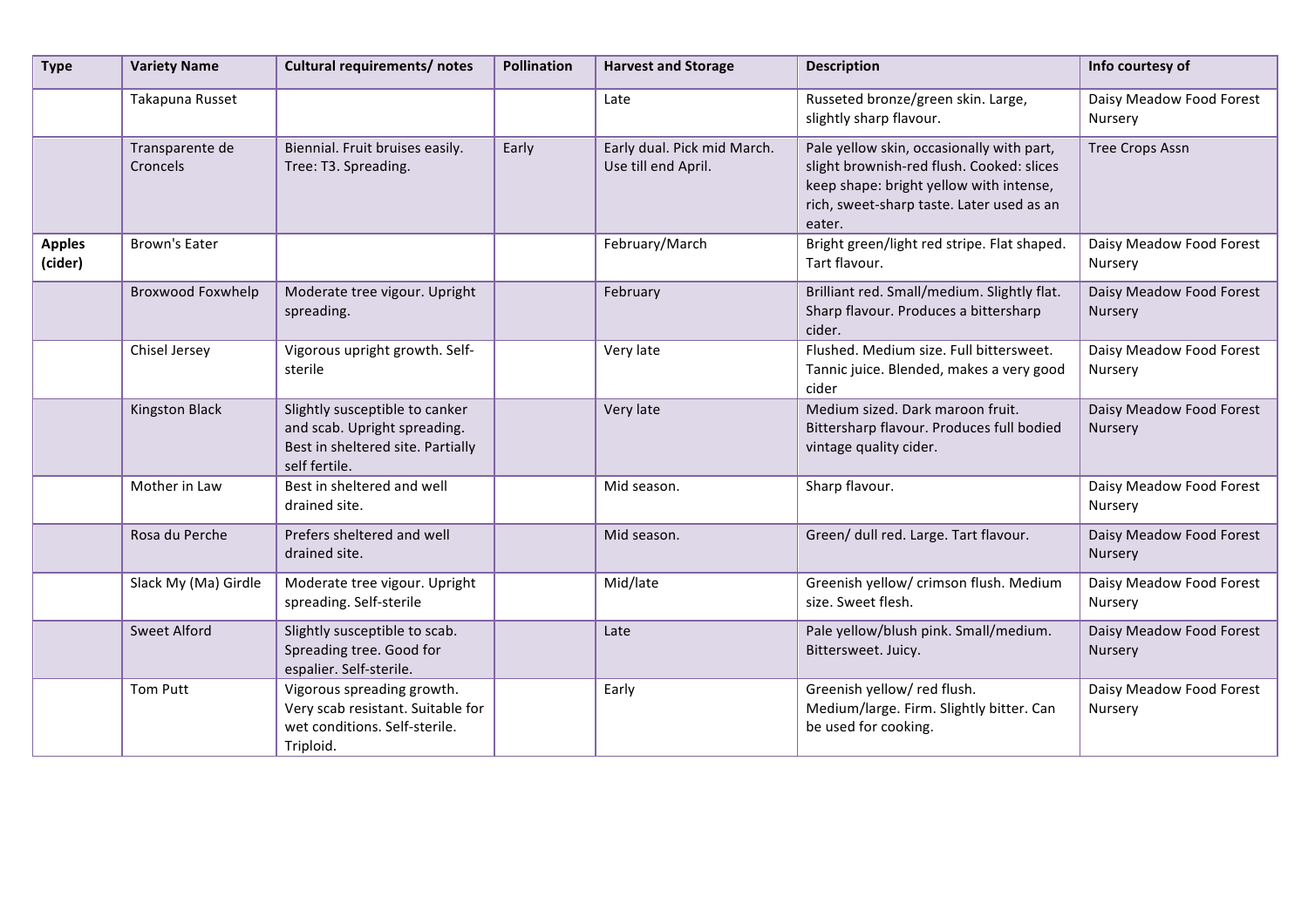| <b>Type</b>     | <b>Variety Name</b>                 | Cultural requirements/ notes                                                                                         | <b>Pollination</b> | <b>Harvest and Storage</b> | <b>Description</b>                                                                                                    | Info courtesy of                             |
|-----------------|-------------------------------------|----------------------------------------------------------------------------------------------------------------------|--------------------|----------------------------|-----------------------------------------------------------------------------------------------------------------------|----------------------------------------------|
|                 | <b>Tremletts Bitter</b>             | Slightly susceptible to scab.<br>Self-sterile. Prolific. Fruits<br>young. Spreading.                                 |                    | February/March             | Deep green/ dark red. Bittersweet.                                                                                    | Daisy Meadow Food Forest<br>Nursery          |
|                 | <b>Yarlington Mill</b>              | Heavy cropper. Upright<br>spreading. Mildew/canker<br>resistant. Slightly susceptible to<br>scab. Biennial tendency. |                    | Late                       | Pale yellow/red stripe. Small/medium.<br>Firm. Sweet/bittersweet. Slightly<br>astringent. Traditional Somerset cider. | Daisy Meadow Food Forest<br>Nursery          |
| <b>Apricots</b> | Aprigold                            | Dwarf                                                                                                                |                    |                            |                                                                                                                       |                                              |
|                 | Golden Glow                         | Dwarf                                                                                                                |                    |                            |                                                                                                                       |                                              |
|                 | Moorpark                            | Freestone. Best suited to cooler<br>climates - frost hardy. Disease<br>resistant.                                    |                    | Mid season                 | Deep yellow skin with orange blush, fuzz<br>free. Soft and juicy. Suitable for fresh<br>eating, bottling or drying    | Tree Crops Assn.; Waimea<br><b>Nurseries</b> |
|                 | Trevatt                             | Recommended for most areas.<br>Frost hardy. Disease resistant.                                                       |                    | Mid to late season         | Golden yellow fruit. Large, sweet and<br>juicy.                                                                       | Tree Crops Assn.; Waimea<br><b>Nurseries</b> |
|                 | Royal Rosa                          | Freestone. Disease resistant.<br>Low chill.                                                                          |                    | Very early                 | Yellow skin with red blush. Firm. Tasty.<br>Gold flesh.                                                               | <b>Waimea Nurseries</b>                      |
| <b>Cherries</b> | Dawson                              | Upright and spreading                                                                                                |                    | Mid December               | Firm red flesh in black skin. Delicious<br>eating cherry                                                              | <b>Waimea Nurseries</b>                      |
|                 | Lapins                              | Warmer areas.                                                                                                        |                    | Mid to late season         | Large dark red fruit with firm juicy flesh.                                                                           | <b>Waimea Nurseries</b>                      |
|                 | Stella                              | Self fertile. Great pollinator.<br>Prlific and regular bearer.                                                       |                    | Mid season                 | Large sweet dark red fruit.                                                                                           | <b>Waimea Nurseries</b>                      |
| <b>Citrus</b>   | Meyer Lemon                         | Most cold hardy lemon. Low<br>spreading. Can fruit all year<br>round once established.                               |                    | All year.                  | Large, juicy, smooth skinned fruit.                                                                                   | <b>Waimea Nurseries</b>                      |
|                 | <b>Golden Special</b><br>Grapefruit | Heavy bearer. Forms a large<br>tree.                                                                                 |                    |                            | Juicy, sweet and tangy.                                                                                               | <b>Waimea Nurseries</b>                      |
|                 | Lemonade                            | Heavy cropper. Needs to be<br>sheltered from frost.                                                                  |                    |                            | Very juicy and strong scented. Slightly<br>sweet.                                                                     | <b>Waimea Nurseries</b>                      |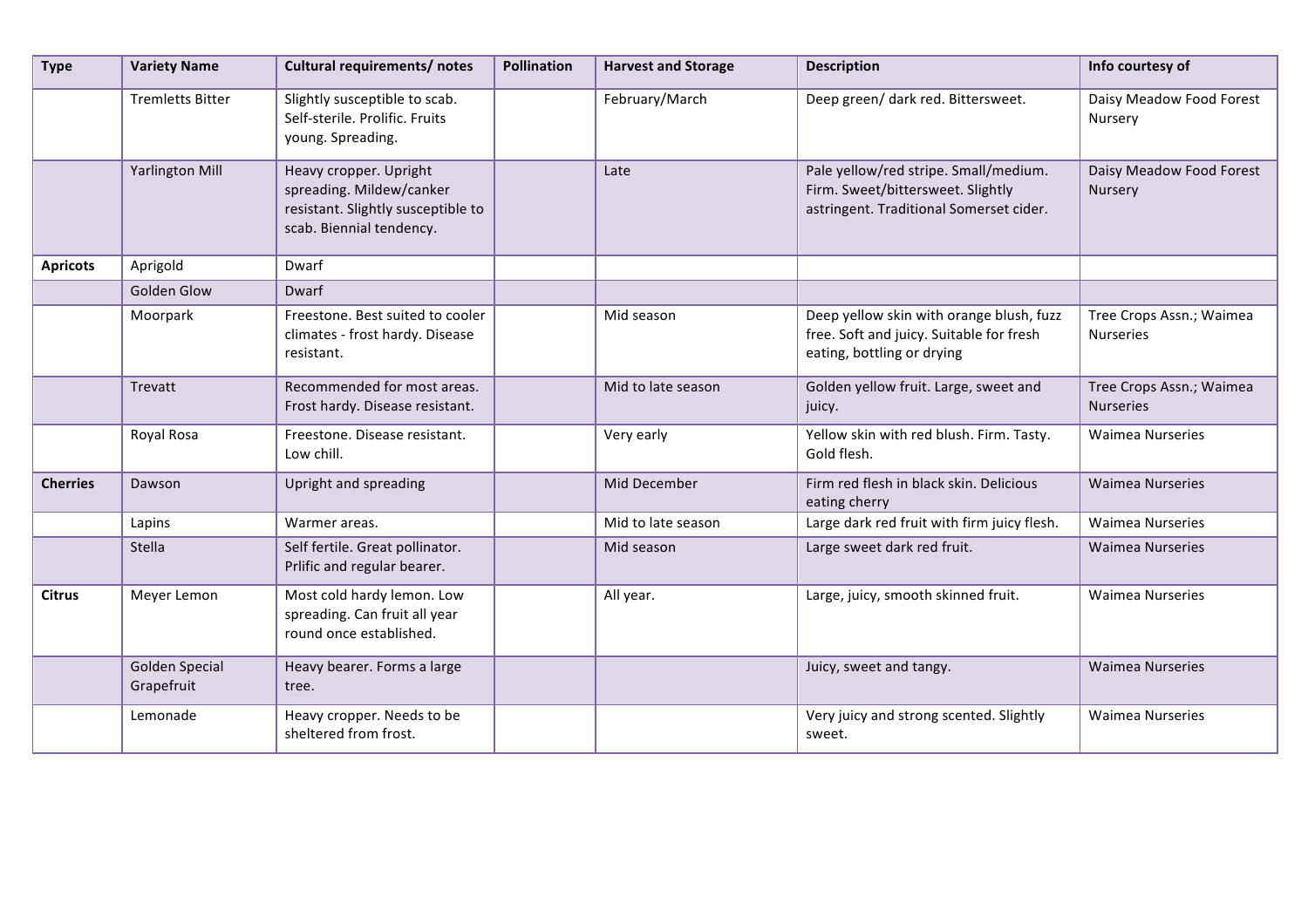| <b>Type</b>    | <b>Variety Name</b> | Cultural requirements/ notes                                                                                                   | <b>Pollination</b> | <b>Harvest and Storage</b>                                       | <b>Description</b>                                                                                                                                        | Info courtesy of                           |
|----------------|---------------------|--------------------------------------------------------------------------------------------------------------------------------|--------------------|------------------------------------------------------------------|-----------------------------------------------------------------------------------------------------------------------------------------------------------|--------------------------------------------|
|                | Miho Mandarin       | Slow growing, cold hardy.<br>Suitable for container growing.<br>Heavy crops                                                    |                    | Very early to ripen                                              | Easy peel. Juicy, mild flavoured, seedless.                                                                                                               | <b>Waimea Nurseries</b>                    |
| Feijoas        | Anatoki             | Vigorous. Large, lush deep<br>green leaves                                                                                     |                    | Very early                                                       | Exceptionally sweet, round shaped fruit.                                                                                                                  | <b>Waimea Nurseries</b>                    |
|                | Apollo              | Partially self fertile: will<br>produce more fruit if growing<br>with others. Vigorous, upright<br>growth.                     |                    | Early                                                            | Medium to large sized fruit with excellent<br>flavour.                                                                                                    | <b>Waimea Nurseries</b>                    |
|                | Kaiteri             | Reasonably vigorous. Upright.<br>Large rounded leaves.                                                                         |                    | Very early to ripen                                              | Fruit weighing over 300 grams have been<br>reported. Large, oval, very sweet fruit.                                                                       | <b>Waimea Nurseries</b>                    |
|                | Unique              | Self-fertile (uniquely). Prolific<br>bearer from a young age                                                                   |                    | Early                                                            | Medium sized fruit with smooth, soft and<br>juicy flesh.                                                                                                  | <b>Waimea Nurseries</b>                    |
|                | Pounamu             | Partially self-fertile.                                                                                                        |                    | Early                                                            | Medium sized fruit with very dark green<br>skin. Rish, smooth, aromatic taste.                                                                            | <b>Waimea Nurseries</b>                    |
| <b>Figs</b>    | <b>Brown Turkey</b> | Hardy. Large crops                                                                                                             |                    |                                                                  | Green figs with brown tinge to skin, and<br>white to amber flesh.                                                                                         | <b>Waimea Nurseries</b>                    |
|                | <b>Brunswick</b>    | Cold hardy.                                                                                                                    |                    | Light first crop in summer<br>with second main crop in<br>autumn | Long brown fig with sweet amber flesh.<br>Good flavour.                                                                                                   | <b>Waimea Nurseries</b>                    |
| Loquats        | Wiki Gold           |                                                                                                                                |                    |                                                                  | Delicious golden yellow, juicy large fruit.                                                                                                               | <b>Waimea Nurseries</b>                    |
| <b>Medlars</b> |                     | Smaller tree (3m). Will grow in<br>almost any soil condition but<br>prefers well drainer, warm<br>loam soil in sunny position. |                    | Winter                                                           | Distinctive brown fruit have rough<br>textured skin. Store in cool dry place and<br>eat when skin and flesh have softened.<br>Can be eaten raw or cooked. | <b>Waimea Nurseries</b>                    |
| Nashi          | Hosui               | Vigorous when young, slowing<br>down when mature. Partially<br>self fertile.                                                   |                    | Mid season                                                       | Excellent eating, sweet, juicy with good<br>acid balance and fine texture. Large<br>russeted golden brown fruit.                                          | <b>Waimea Nurseries;</b><br>Southern Woods |
|                | Nijiseiki           | Good pollinator of Hosui.<br>Heavy bearer.                                                                                     |                    | Mid season                                                       | Very juicy, sweet, creamy white, crisp<br>medium sized round fruit.                                                                                       | <b>Waimea Nurseries;</b><br>Southern Woods |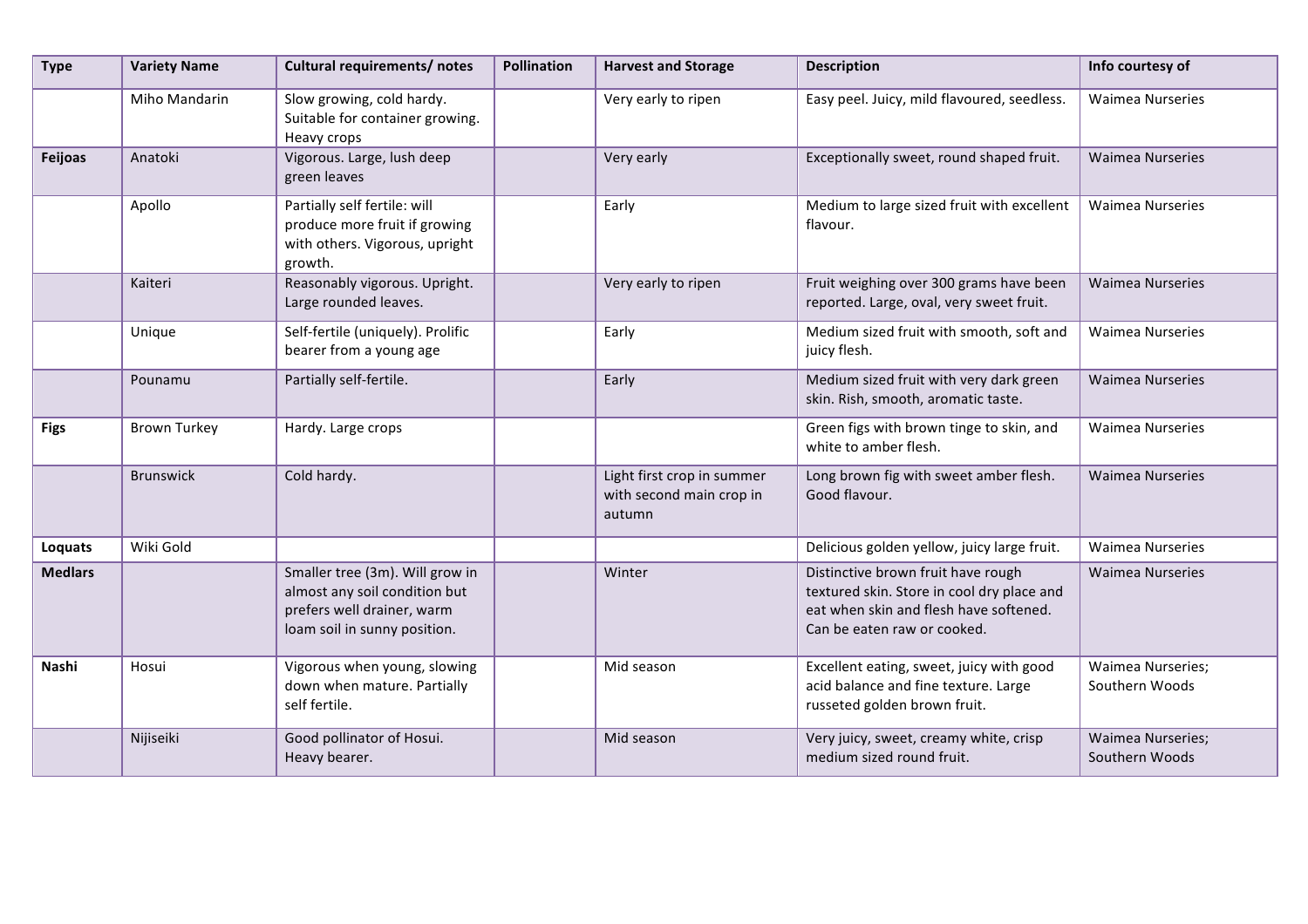| <b>Type</b>       | <b>Variety Name</b>                      | Cultural requirements/ notes                                                                                          | Pollination | <b>Harvest and Storage</b> | <b>Description</b>                                                                                                                                          | Info courtesy of                           |
|-------------------|------------------------------------------|-----------------------------------------------------------------------------------------------------------------------|-------------|----------------------------|-------------------------------------------------------------------------------------------------------------------------------------------------------------|--------------------------------------------|
| <b>Nectarines</b> | Fantasia                                 |                                                                                                                       |             | March/Late                 | Yellow fleshed. Large, attractive fruit.<br>Good flavour. Fruit is round to oblong and<br>very juicy. Bright red skin with yellow<br>background. Freestone. | <b>Waimea Nurseries;</b><br>Southern Woods |
|                   | Queen Giant                              |                                                                                                                       |             | February/Mid season        | Red and cream skin. Very sweet, white<br>tender flesh.                                                                                                      | <b>Waimea Nurseries;</b><br>Southern Woods |
|                   | <b>Red Gold</b>                          |                                                                                                                       |             | March/Late                 | Deep red skin with gold blush and deep<br>yellow flesh that comes away from stone<br>easily. Sweet.                                                         | <b>Waimea Nurseries;</b><br>Southern Woods |
|                   | Theo Ching                               | Good disease resistance                                                                                               |             |                            | White flesh.                                                                                                                                                | <b>Waimea Nurseries</b>                    |
| <b>Olives</b>     | Frantoio                                 | Vigorous. Good disease<br>resistance                                                                                  |             |                            | Exceptional high quality oil and high yield.<br>Pickles well when green.                                                                                    | <b>Waimea Nurseries;</b><br>Southern Woods |
|                   | Leccino                                  | Healthy and vigorous especially<br>tolerant of cold once<br>established. Pollinators incl.<br>Pendolino and Frantoio. |             |                            | Suberb oil                                                                                                                                                  | Waimea Nurseries;<br>Southern Woods        |
| <b>Peaches</b>    | April White                              | Medium vigour. High resistance<br>to leaf curl. Heavy cropper                                                         |             | Late season                | Delicious white, firm flesh. Large. Pink<br>blush                                                                                                           | <b>Waimea Nurseries</b>                    |
|                   | <b>Blackboy (Purple</b><br>Fairy Peach)  | Reliable cropper.                                                                                                     |             | Late season                | Port-wine skinned, wine-red melting<br>flesh. Medium sized fruit. Good for eating<br>and bottling.                                                          | <b>Waimea Nurseries</b>                    |
|                   | Golden Queen                             | Clingstone.                                                                                                           |             | Late season                | Firm, deep orange flesh and deep yellow-<br>orange skin. Fruit is slightly flat. Good for<br>eating and bottling.                                           | <b>Waimea Nurseries</b>                    |
|                   | <b>Gordons Glory</b>                     | Clingstone. Resistant to leaf<br>curl. Very productive.                                                               |             | March.                     | Flavour similar to Golden Queen.                                                                                                                            | <b>Waimea Nurseries</b>                    |
|                   | Red Haven                                | Constistent and proven<br>performer. Freestone.                                                                       |             | Mid season                 | Firm, yellow flesh. Medium to large fruit.<br>Excellent flavour.                                                                                            | <b>Waimea Nurseries</b>                    |
| Pears             | Bartlett/ Williams<br><b>Bon Cretian</b> | Vigorous, spreading, hardy<br>tree. Good cropping.                                                                    | Early-mid   | March                      | Very fine flavoured dessert pear. Creamy<br>white, juicy, melting flesh. Excellent<br>sweet flavour when ripe. Does not keep.<br>Good for bottling.         | <b>Tree Crops Assn</b>                     |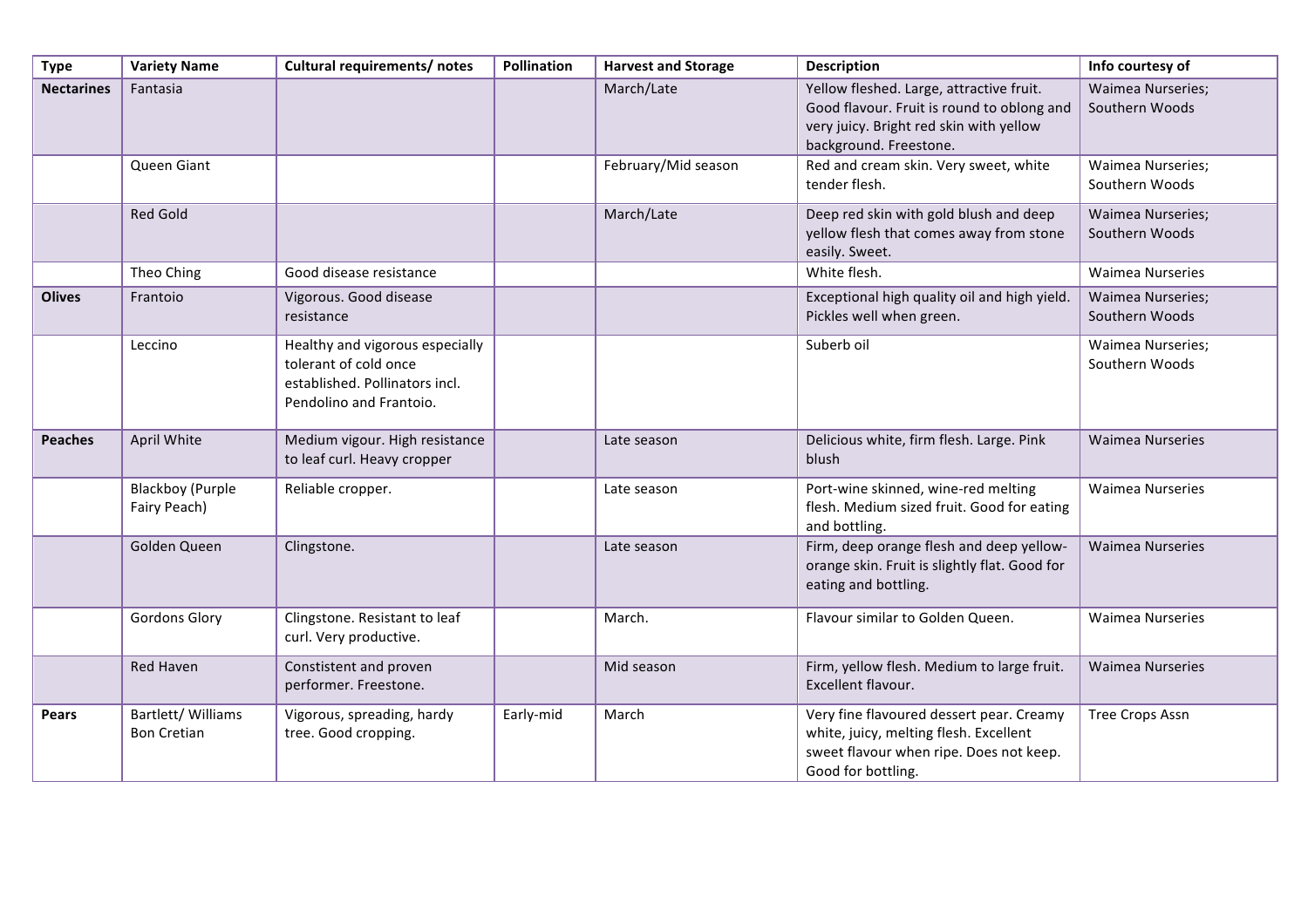| <b>Type</b> | <b>Variety Name</b>  | Cultural requirements/ notes                                                                                                                                                                                                         | <b>Pollination</b> | <b>Harvest and Storage</b> | <b>Description</b>                                                                                                                                                                                                                                                               | Info courtesy of       |
|-------------|----------------------|--------------------------------------------------------------------------------------------------------------------------------------------------------------------------------------------------------------------------------------|--------------------|----------------------------|----------------------------------------------------------------------------------------------------------------------------------------------------------------------------------------------------------------------------------------------------------------------------------|------------------------|
|             | <b>Buerre Hardy</b>  | Vigorous, upright tree. Slow to<br>come into bearing but good<br>regular cropper particularly in a<br>warm location. A very poor<br>pollinator.                                                                                      | Early-mid          | March                      | One of finest dessert pears. Tender, juicy<br>and sweet with a hint of rosewater.                                                                                                                                                                                                | Tree Crops Assn        |
|             | Concorde             | Compact, upright tree. Early<br>and heavy cropping, Partially<br>self-fertile. Excellent garden<br>variety.                                                                                                                          | Late               |                            | Pale yellow, juicy, smooth flesh. Sweet,<br>pleasant flavour. Very good modern<br>dessert pear.                                                                                                                                                                                  | <b>Tree Crops Assn</b> |
|             | Conference           | Fairly compact upright tree.<br>Reliable heavy cropper suitable<br>for most areas. Partially self-<br>fertile                                                                                                                        | Mid                | April                      | Juicy. Smooth, pale yellow flesh<br>occasionally tinged with pink near the<br>core. Sweet pleasant flavour.                                                                                                                                                                      | Tree Crops Assn        |
|             | Doyenne de Comice    | Vigorous, upright spreading<br>tree.                                                                                                                                                                                                 | Late               |                            | One of finest flavoured dessert pears.<br>Pale green skin turning pale yellow.<br>Variable amount of fine russetting<br>ranging from full cover to almost clean.<br>Occasional faint red flush or stripes. Pale<br>yellow, juicy, smooth flesh. Very sweet<br>delicious flavour. | <b>Tree Crops Assn</b> |
|             | Forelle              | Very resistant to scab. Compact<br>tree.                                                                                                                                                                                             | Early              |                            | Scarlet flush and very conspicuous red<br>dots. White, smooth, juicy flesh. Sweet,<br>delicate, aromatic flavour.                                                                                                                                                                | Tree Crops Assn        |
|             | Glou Morceau         | Spreading tree of moderate<br>vigour. Reliable, heavy cropper<br>which may need thinning in<br>some years. Requires warm<br>conditions for flavour to fully<br>develop. Fruit best left to ripen<br>on tree for as long as possible. | Late               | May                        | White, juice, smooth. Very sweet, rich<br>flavour. Keeps well in store.                                                                                                                                                                                                          | <b>Tree Crops Assn</b> |
|             | Josephine de Malines | Weak growing tree with a<br>weeping habit. Reliable heavy<br>cropping. Tip bearer. Good<br>resistance against pear scab                                                                                                              | Mid                |                            | White, very smooth, melting flesh. Sweet<br>with a fine aromatic flavour. Best grown<br>in a warm location and picked as late as<br>possible to allow the flavour to develop<br>fully. Keeps well in storage.                                                                    | Tree Crops Assn        |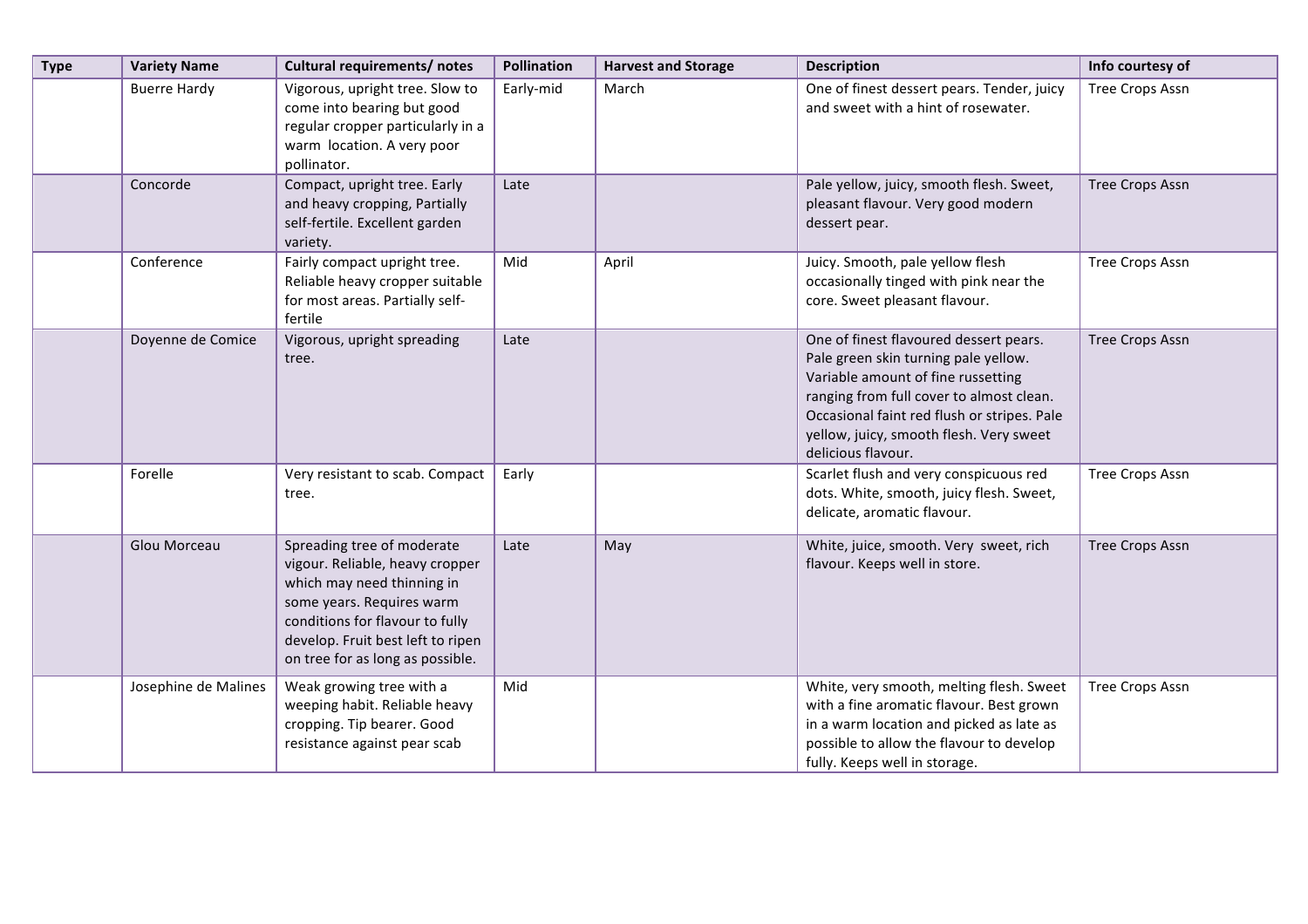| <b>Type</b>    | <b>Variety Name</b>         | <b>Cultural requirements/ notes</b>                                                                                       | <b>Pollination</b> | <b>Harvest and Storage</b>                       | <b>Description</b>                                                                                      | Info courtesy of                                     |
|----------------|-----------------------------|---------------------------------------------------------------------------------------------------------------------------|--------------------|--------------------------------------------------|---------------------------------------------------------------------------------------------------------|------------------------------------------------------|
|                | Louise Bonne de<br>Jersey   | Moderately vigorous, heavy<br>cropper sometimes requiring<br>thinning to produce good sized<br>fruit. Partial tip bearer. | Early              | March/April                                      | Attractive dessert pear with an excellent,<br>distinctive, slightly acid flavour.                       | <b>Tree Crops Assn</b>                               |
|                | Patrick Barry               | Needs a long season                                                                                                       | Early              | Pick in autumn, ripen<br>indoors in late winter. | Sweet, juicy, fine, flesh                                                                               | <b>Tree Crops Assn</b>                               |
|                | Red (Buerre) D'Anjou        |                                                                                                                           | Early              |                                                  | Melting white flesh with delicious flavour.                                                             | <b>Tree Crops Assn</b>                               |
|                | Soldat Laboureur            | Resistant to scab                                                                                                         |                    |                                                  | Melting, very juicy flesh, sweet flavour<br>and good frangrance                                         | <b>Tree Crops Assn</b>                               |
|                | Taylor's Gold               | Relatively hardy. Doesn't get<br>blackspot.                                                                               |                    | March/April                                      | Small pears, big tree, very sweet.                                                                      | Robbie's Patch                                       |
|                | <b>Uvedale's St Germain</b> | Vigorous, heavy cropping tree.<br>Triploid.                                                                               | Early              | May                                              | Very old English cooking pear producing<br>very large fruit. Need to be cooked slowly<br>for 1-2 hours. | <b>Tree Crops Assn</b>                               |
| Persimmo<br>ns | Fuyu                        | Vigorous. Non-astringent.<br>Branches drop in old age.                                                                    |                    | May-June                                         | Medium to large deep orange-red fruit.<br>Skin is tough and glossy.                                     | <b>Waimea Nurseries</b>                              |
| <b>Plums</b>   | Angelina Burdett            | Disease resistant                                                                                                         |                    | Late                                             | sweet                                                                                                   | <b>Tree Crops Assn</b>                               |
|                | Billington                  | Crops heavily around<br>Christmas. Self fertile. Disease<br>resistant.                                                    |                    | Early. Late December-<br>January                 | tangy. Dark red skin and flesh                                                                          | Tree Crops Assn; Waimea<br>Nurseries; Southern Woods |
|                | <b>Black Dorris</b>         | Vigorous, upright tree. Mid<br>season. Can pollinate Omega                                                                |                    | Mid season                                       | Fruit of medium size with purple black<br>skin and dark red, sweet, juicy flesh. All<br>purpose.        | <b>Waimea Nurseries</b>                              |
|                | <b>Blue Diamond</b>         | Disease resistant                                                                                                         |                    | Late                                             | sweet                                                                                                   | <b>Tree Crops Assn</b>                               |
|                | <b>Burbank</b>              | Crops heavily and regularly.<br>Fruit from 2-3 years old.<br>Partially self fertile. Disease<br>resistant.                |                    | Mid                                              | Tangy. Large, round, dark red fruit and<br>sweet, juicy, aromatic yellow flesh.                         | Tree Crops Assn; Waimea<br><b>Nurseries</b>          |
|                | <b>Elephant Heart</b>       | Good pollinator                                                                                                           |                    | From February                                    | Very large heart-shaped fruit with<br>extremely sweet and juicy flesh. Superb<br>freestone plum.        | <b>Waimea Nurseries;</b><br>Southern Woods           |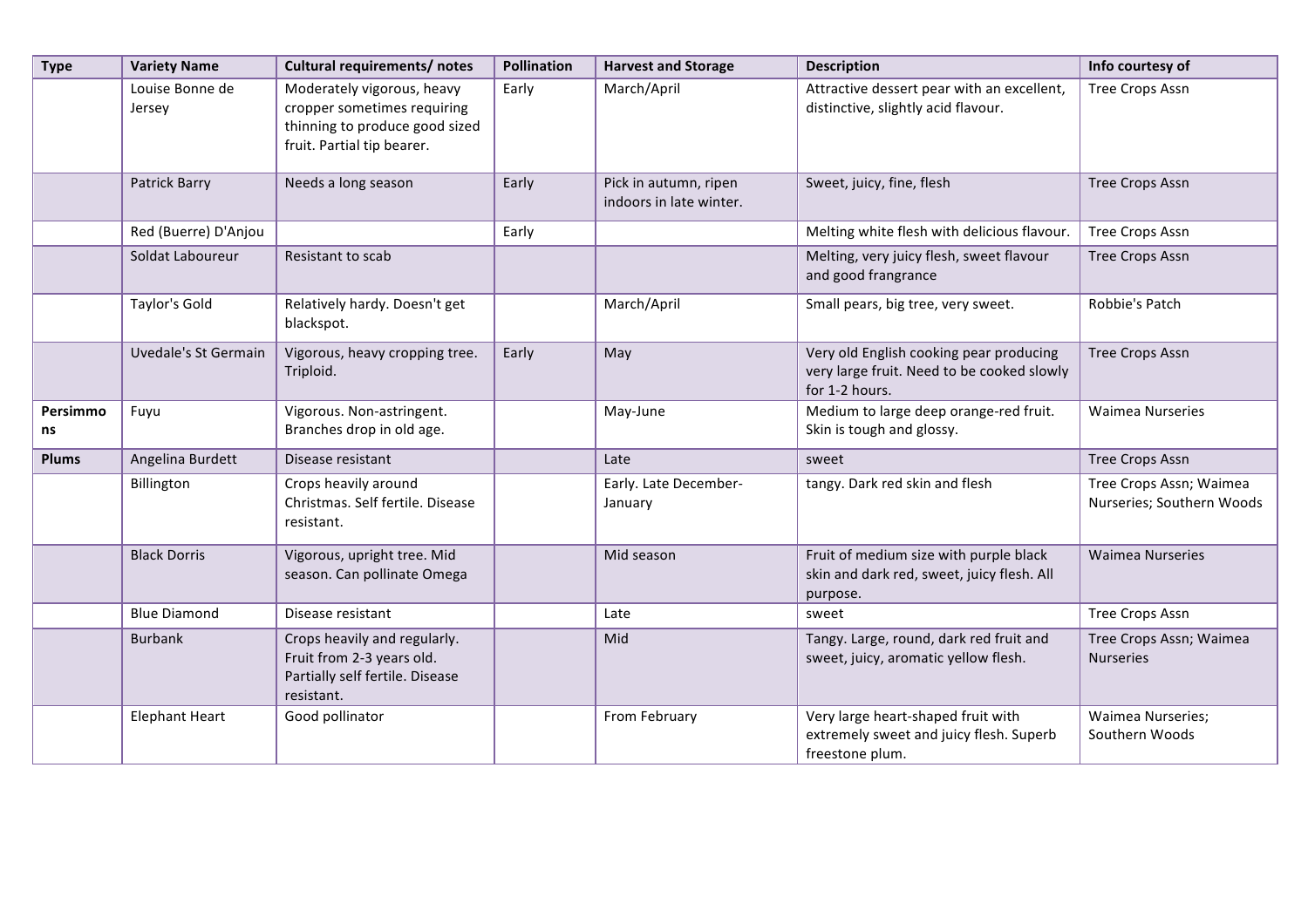| <b>Type</b>      | <b>Variety Name</b>  | <b>Cultural requirements/ notes</b>                                                                                     | <b>Pollination</b> | <b>Harvest and Storage</b> | <b>Description</b>                                                                                                                                               | Info courtesy of                                     |
|------------------|----------------------|-------------------------------------------------------------------------------------------------------------------------|--------------------|----------------------------|------------------------------------------------------------------------------------------------------------------------------------------------------------------|------------------------------------------------------|
|                  | Duff's Early Jewel   | Self-fertile and a good pollinator. Disease<br>resistant.                                                               |                    | Early - pick at Christmas  | Tangy. Medium to large dark skinned fruit<br>with yellow flesh                                                                                                   | Tree Crops Assn; Waimea<br>Nurseries; Southern Woods |
|                  | Louisa               | Disease resistant                                                                                                       |                    | Late                       | sweet                                                                                                                                                            | <b>Tree Crops Assn</b>                               |
|                  | Omega                | Partially self-fertile.                                                                                                 |                    | March                      | Medium sized, red speckled skin and red<br>juicy flash. Free stone.                                                                                              | Waimea Nurseries;<br>Southern Woods                  |
|                  | Santa Rosa           | Self fertile                                                                                                            |                    | February                   | Among the highest flavoured plums in the<br>world. Medium to large purple skinned<br>fruit with yellow tinged pink, juicy, tangy<br>flesh.                       | <b>Waimea Nurseries;</b><br>Southern Woods           |
| Plums<br>(prune) | Italian Prune        | Vigorous, cold hardy. Disease<br>resistant                                                                              |                    |                            | Very sweet, for drying. Dark purple skin<br>with light amber flesh that turns red<br>when cooked. Freestone with fine<br>textured, rich flavour and sweet flesh. | Tree Crops Assn; Waimea<br><b>Nurseries</b>          |
|                  | Stanley              | Prolific producer. Self-fertile<br>and a useful pollinator. Thin<br>while small for bigger fruit.<br>Disease resistant. |                    | March                      | Very sweet, for drying. Dark blue skinned<br>smaller fruit with sweet and juicy golden<br>flesh.                                                                 | Tree Crops Assn; Waimea<br>Nurseries; Southern Woods |
| Quince           | Smyrna               | Moderately vigorous tree with<br>unusually large leaves                                                                 |                    |                            | Fruit is large to very large, furrowed,<br>oblong/pear-shaped. Golden yellow and<br>very aromatic. Flesh is mild, tender, light<br>yellow. Fruit keeps well.     | <b>Waimea Nurseries;</b><br>Southern Woods           |
|                  | Van Deman            | Heavy bearing and hardier than<br>most cultivars                                                                        |                    | Early ripening/March-April | Fruit is large, oblong/pear-shaped. Bright<br>yellow-orange. Flesh is pale with a good,<br>spicy flavour.                                                        | <b>Waimea Nurseries;</b><br>Southern Woods           |
| <b>Nuts</b>      |                      |                                                                                                                         |                    |                            |                                                                                                                                                                  |                                                      |
| <b>Almonds</b>   | All-In-One           | Heavy crops. Needs a hot<br>summer to ripen. Frost hardy.<br>Semi-dwarf - 4.5m. Frost<br>heardy flowers                 | Early spring       |                            | Soft shell nuts with sweet, flavourful<br>kernels.                                                                                                               | Tree Crops Assn; Waimea<br><b>Nurseries</b>          |
|                  | <b>Garden Prince</b> | Dwarf almond. Maximum<br>height: 1-1.5m and spread of<br>1.2m. Low chill variety - suited<br>to all regions.            |                    | February in warmer areas   | Medium sized sweet nuts enclosed in<br>soft, well-sealed shells                                                                                                  | <b>Waimea Nurseries</b>                              |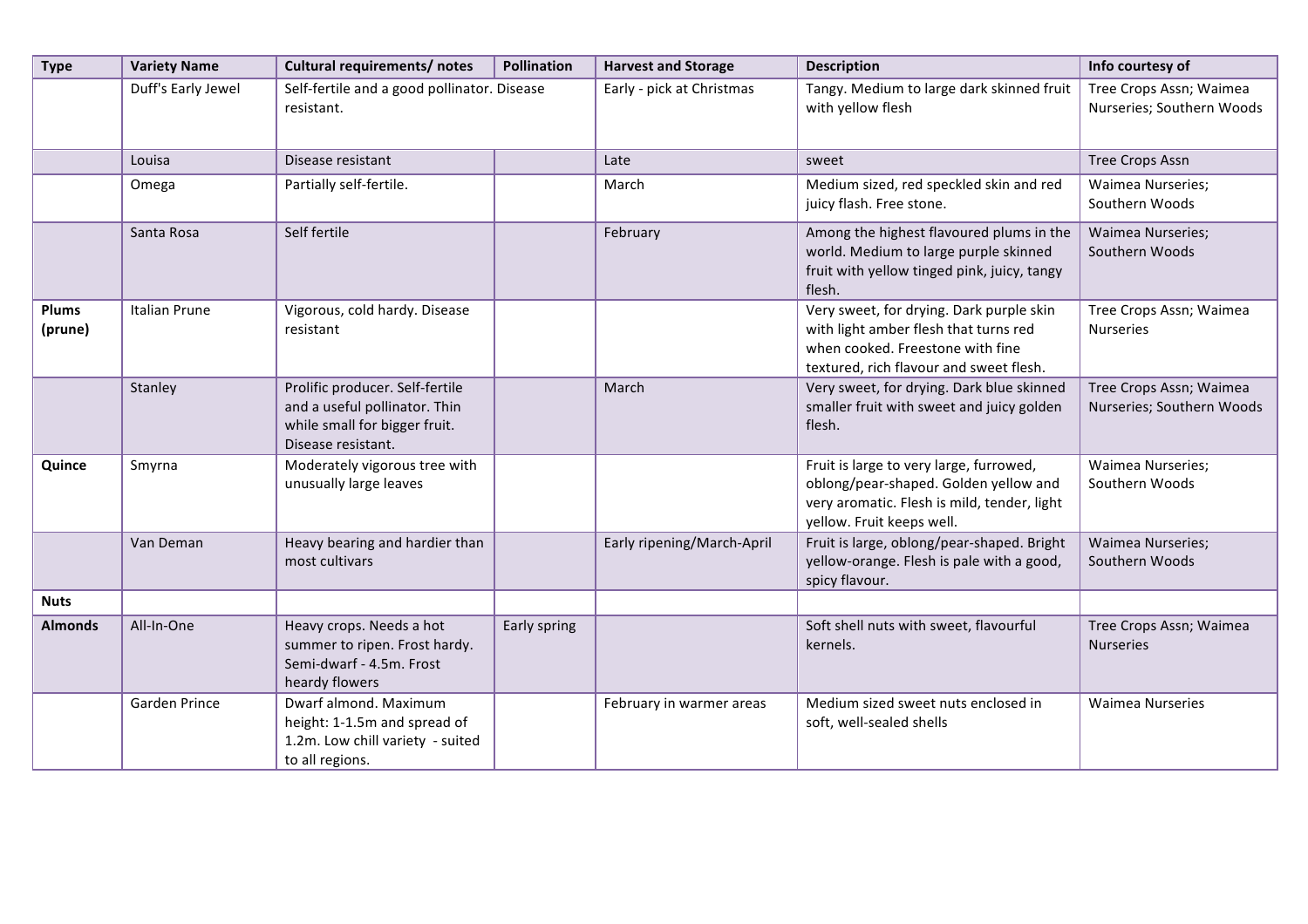| <b>Type</b>      | <b>Variety Name</b> | Cultural requirements/ notes                                                                                                                                                              | <b>Pollination</b>                     | <b>Harvest and Storage</b>           | <b>Description</b>                                                               | Info courtesy of                                     |
|------------------|---------------------|-------------------------------------------------------------------------------------------------------------------------------------------------------------------------------------------|----------------------------------------|--------------------------------------|----------------------------------------------------------------------------------|------------------------------------------------------|
|                  | Monovale            | Heavy cropper. Good<br>pollinator. Vigorous. Disease<br>resistant. Frost hardy flowers                                                                                                    |                                        | February                             | Hard-shell nuts with good flavour. Good<br>for marzipan.                         | Tree Crops Assn; Waimea<br>Nurseries; Southern Woods |
| <b>Chestnuts</b> | 1002                | Strong, wide-spreading tree.<br>Reliable cropper well suited to<br>more temerate parts of NZ.<br>Recommended pollinator:<br>1015.                                                         |                                        | Mid to late season.                  |                                                                                  | <b>Waimea Nurseries</b>                              |
|                  | 1005                | Strong, upright growing. 10m<br>high.                                                                                                                                                     |                                        | Crops early, before 1002 and<br>1015 | Large to very large red brown nuts.                                              | <b>Waimea Nurseries</b>                              |
|                  | 1015                | Wide vigorous, spreading tree<br>requiring some training when<br>young to develop strong frame.<br>Heavy and reliable cropper.<br>Suited to warmer areas.<br>Recommended pollinator: 1005 |                                        | Mid season/ April                    | Medium to large dark brown nuts.                                                 | <b>Waimea Nurseries;</b><br>Southern Woods           |
| <b>Hazelnuts</b> | Barcelona           | Vigorous grower and good<br>producer of large nute. Disease<br>resistant. Pollinators: Butler,<br>Marveille de Bollwiller and<br>Tonda di Griffoni                                        | <b>Bud burst</b><br>early<br>September | April                                |                                                                                  | Tree Crops Assn; Waimea<br>Nurseries; Southern Woods |
|                  | Ennis               | Disease resistant                                                                                                                                                                         |                                        |                                      |                                                                                  |                                                      |
|                  | Lansing             | Disease resistant                                                                                                                                                                         |                                        |                                      |                                                                                  |                                                      |
|                  | Tondo Romano        | Produces good crop. Disease<br>resistant. Pollinators:<br>Barcelona, Marveille de<br>Bollwiller, Tonda di Griffoni                                                                        |                                        |                                      | Small-medium sized nuts with excellent<br>flavour                                | Tree Crops Assn; Waimea<br>Nurseries; Souther Woods  |
|                  | Whiteheart          | Good crops. Low vigour.<br>Disease resistant. Pollinators<br>include Alexandra, Auckland<br>No2 and Marveille de Bollwiller                                                               |                                        | April                                | Grown mainly for processing. Small to<br>medium sized nuts of excellent flavour. | Tree Crops Assn; Waimea<br>Nurseries; Souther Woods  |
| <b>Pecans</b>    | All varieties       |                                                                                                                                                                                           |                                        |                                      |                                                                                  | Southern Woods                                       |